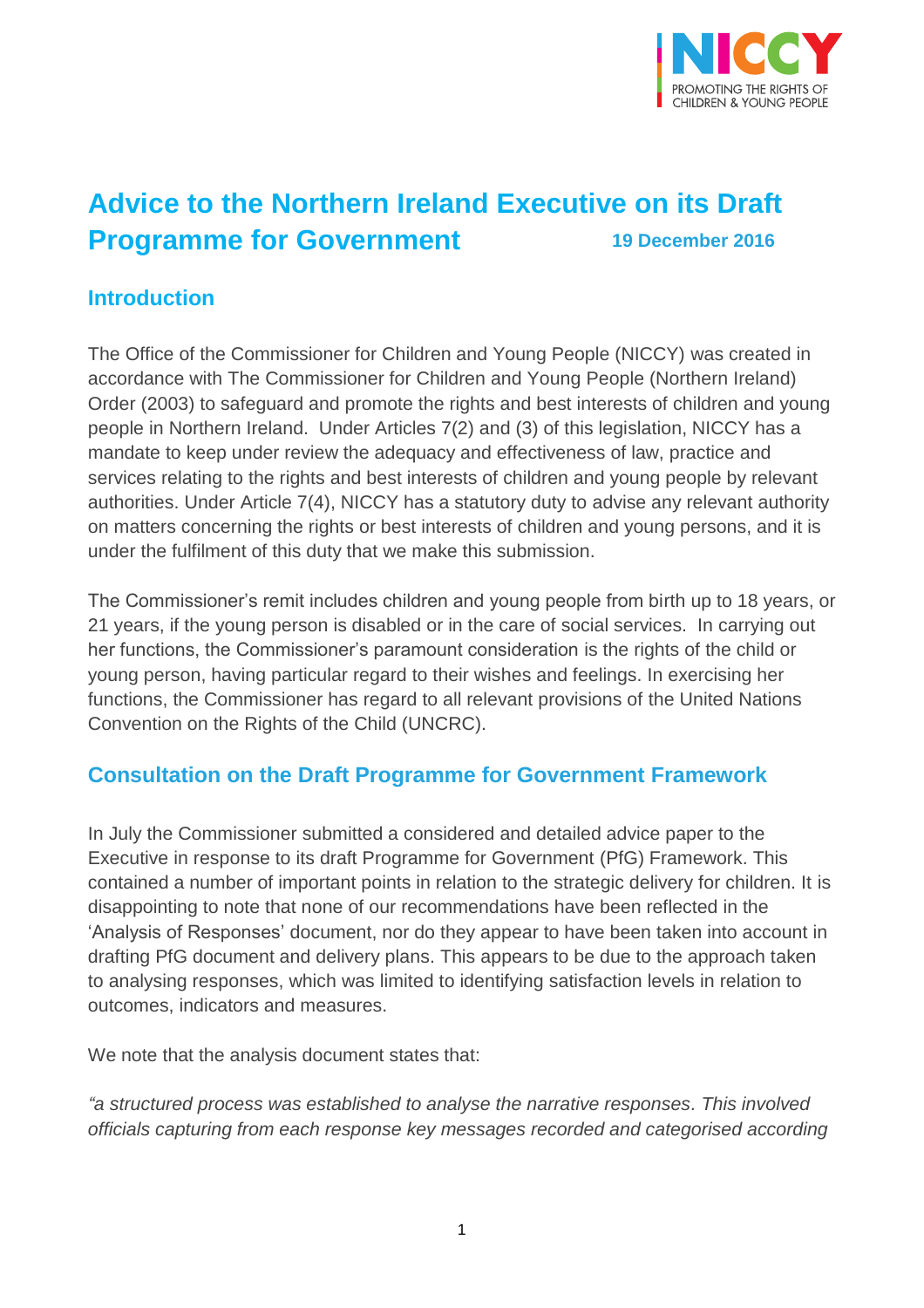

*to their relevance to: outcomes, indicators, measures, delivery plans, methodology and governance, budget/funding, and equality impact assessment."<sup>1</sup>*

However, the document does not contain this analysis of the narrative documents, and we would suggest that this has limited the effectiveness of the consultation process. As a result, we are in the position of having to reiterate all the main points that we had raised in our advice on the Framework document in July. We expect that the advice we provide will be taken into account.

# **Strategic Delivery for Children and Young People under the Programme for Government**

NICCY believes that the Programme for Government (PfG) must accurately reflect the current strategic legislative and policy context in relation to delivery for children and young people in Northern Ireland. In particular it should reflect the statutory obligations on children's services providers by the Children's Services Co-operation Act (Northern Ireland) 2015 (CSCA), and the related development of the next Children and Young People's Strategy for Northern Ireland. It should also include explicit reference to the recommendations made of Government in the recent Concluding Observations made by the UN Committee on the Rights of the Child following its examination of the UK and its devolved Governments' compliance with the UNCRC in June 2016.

NICCY considers the timing of all of these developments to present an unprecedented opportunity to join up the delivery of policy and legislation relating to children and young people in Northern Ireland in a way which will positively impact on their lives and progresses the realisation of their rights. We recognise the significance of the PfG as the NI Executive's overarching strategy for the work of Government and in setting the strategic context for the associated delivery plans, related strategies (Investment, Economic and Social) for Northern Ireland and subsequent budgetary decisions.

It is very welcome, therefore, that the Executive has focussed one outcome specifically on children and young people: Outcome 14: 'We give our children and young people the best start in life'. As clearly articulated in our PfG advice paper in July 2016, it is essential that the Children and Young People's Strategy is taken forward as **the** delivery plan for this outcome, as outlined in the following diagram.

 1 TEO, (2016), 'Programme for Government Framework - public consultation: Analysis of responses,' p3.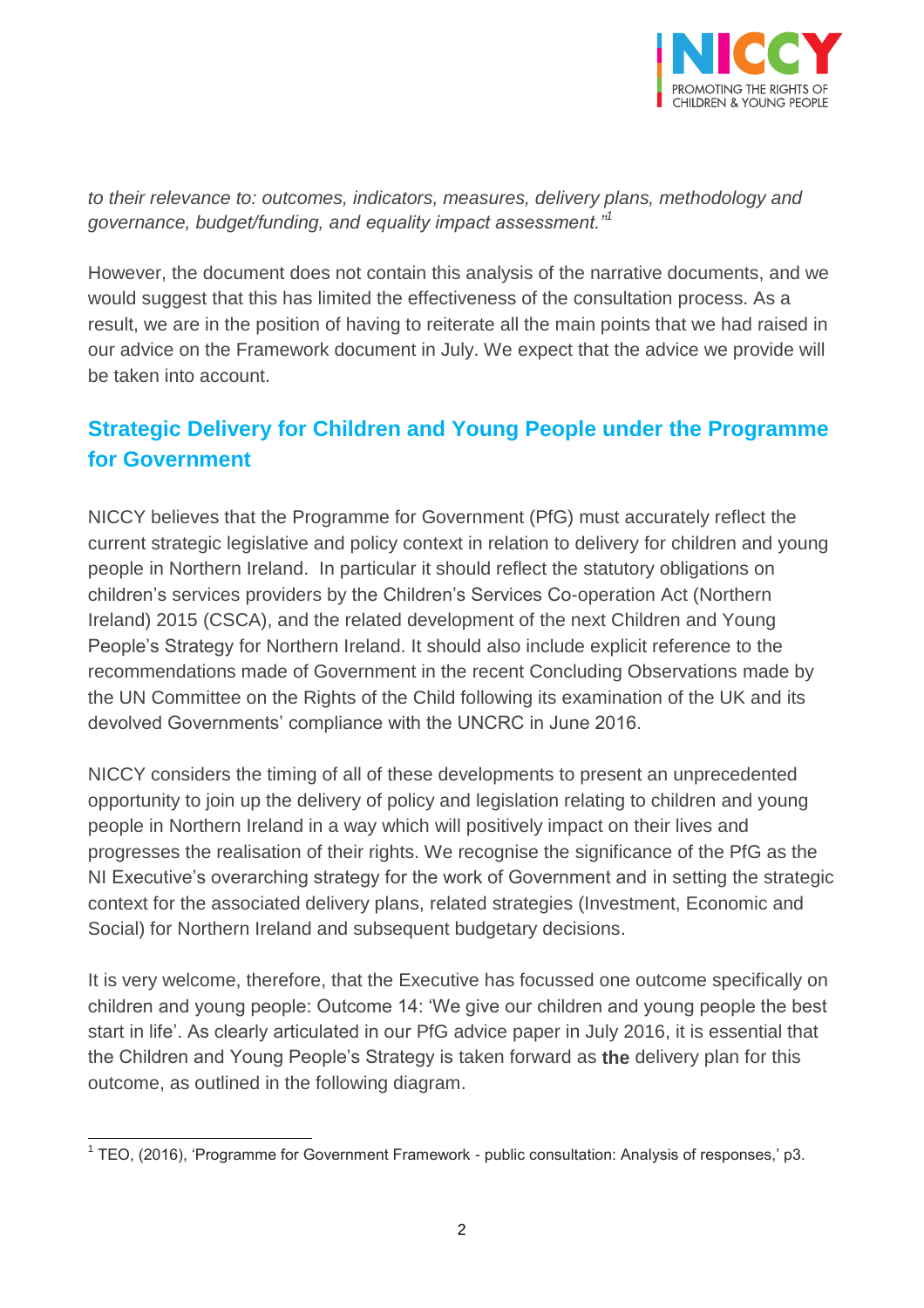

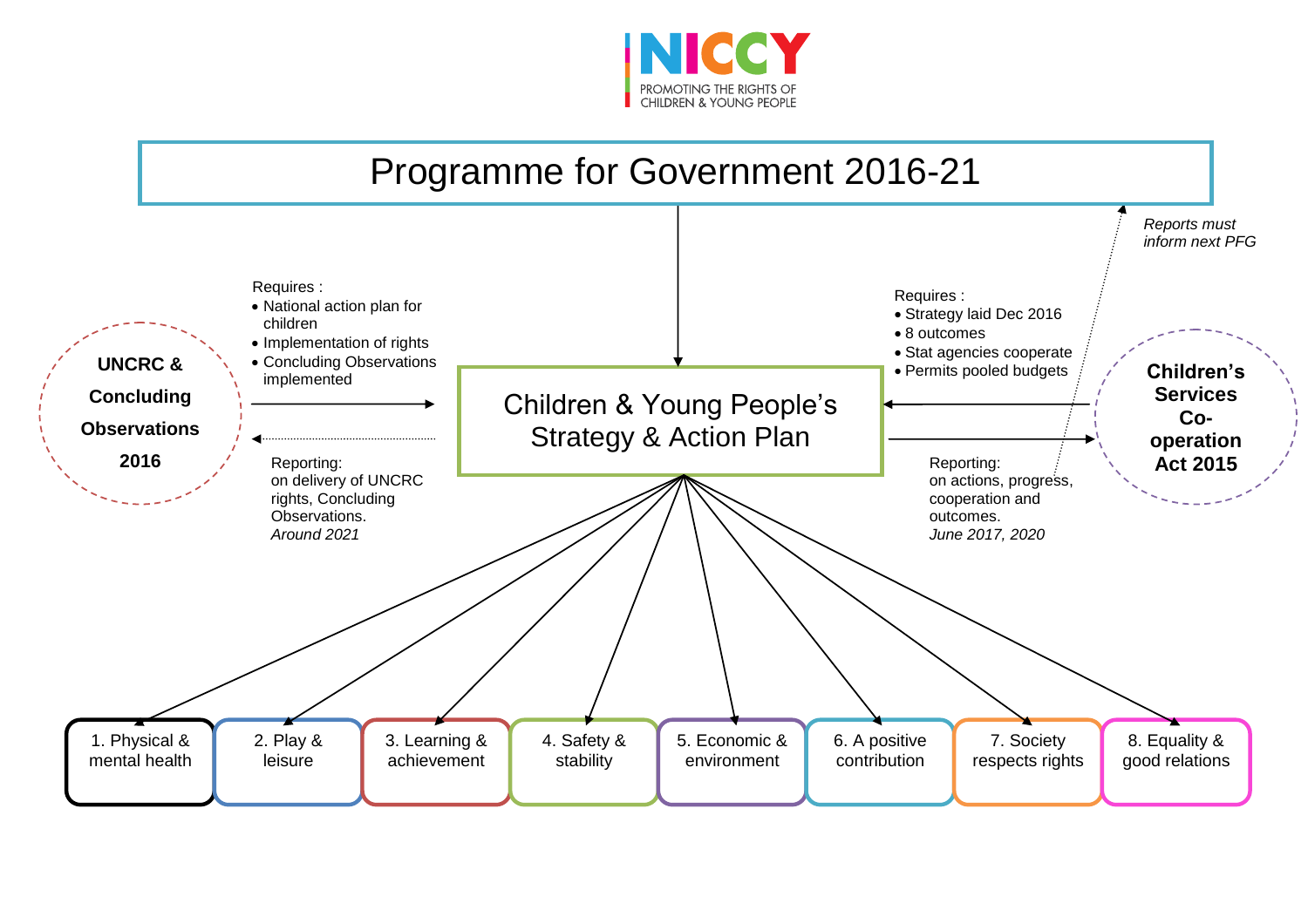

It is very disappointing to note therefore that this draft PfG, while it does mention the CSCA, does not make reference to the Children's Strategy or the eight well-being outcomes the Executive, government departments and agencies are statutorily required to work together to deliver through the Strategy. These are:

- (a) physical and mental health;
- (b) the enjoyment of play and leisure;
- (c) learning and achievement;
- (d) living in safety and with stability;
- (e) economic and environmental well-being;
- (f) the making by them of a positive contribution to society;
- (g) living in a society which respects their rights;

(h) living in a society in which equality of opportunity and good relations are promoted between persons who share a relevant characteristic and persons who do not share that characteristic.

## **Delivering on the UN Convention on the Rights of the Child**

It is important to note that the CSCA states that, in determining the meaning of well-being for the purposes of the Act, regard is to be had to any relevant provision of the UNCRC. It is therefore extremely disappointing that there is no reference in the PfG to the UNCRC or the UN Committee on the Rights of the Child's Concluding Observations 2016. This should be addressed in the final version of the PfG as we believe that, with regard to children, the ultimate goal for all Government Departments and the Northern Ireland Executive must closely align to that of the CSCA - to improve the well-being of children and young people in a manner which ensures the realisation of their rights.

The UNCRC is a set of legally binding minimum standards and obligations in respect of all aspects of children's lives which the Government has ratified and must comply with in the discharge of its functions. The UK Government and its devolved administrations have recently been examined by the UN Committee on the Rights of the Child with regard to compliance with its obligations under the UNCRC in June 2016. The Committee's Concluding Observations following this examination were published in July 2016 and provide a detailed set of recommendations with which Government must comply across all aspects of children's lives in meeting its obligations under the UNCRC.

The principles of the UNCRC are all relevant to the discussion of the obligations on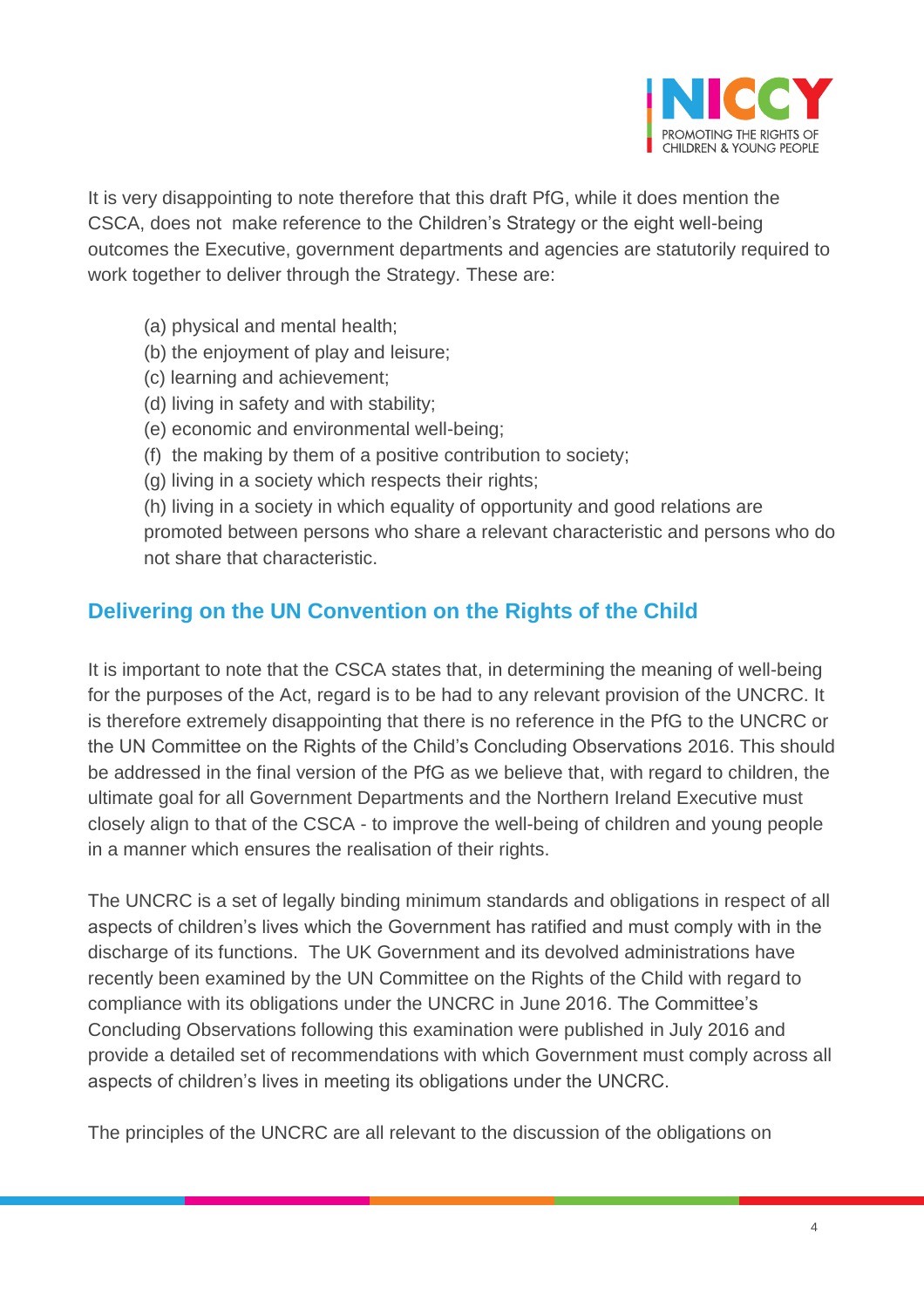

Government to children and young people and its priorities over the next five years as outlined in the PfG. The Government needs to ensure the rights of all children not to be discriminated against (Article 2), have their best interests upheld (Article 3), that they survive and develop to the maximum extent possible (Article 6) and they are able to meaningfully participate in all aspects of their lives (Article 12). These core principles of the UNCRC should underpin the PfG, acting as a framework for decisions with regard to the priorities for Government for children and young people.

NICCY has provided an advice paper to the Department of Education (DE) on the relevant provisions of the UNCRC, including articles and Concluding Observations, for each of the eight statutory CSCA well-being outcomes.<sup>2</sup>

# **Investment in Children and Young People**

The PfG sets the strategic context for the priorities of the Northern Ireland Executive over the next five years. It is regrettable that the PfG is being consulted on without a clear and costed budget which aligns to each of the outcome areas. NICCY considers the uncertainty of the future availability of resources to fund the proposed outcome areas over the lifetime of the PfG to be a significant issue which undermines the ability for the PfG outcomes to be taken forward in a long term and adequately planned manner.

It is vital that the Northern Ireland Executive reiterates its commitment to children with adequate and clearly defined investment. The UNCRC is clear about the obligations on State parties to invest in children and young people and to ensure that children and young people remain a central priority for Governments in policy making. Article 4 of the UNCRC states that,

*"States Parties shall undertake all appropriate legislative, administrative, and other measures for the implementation of the rights recognized in the present Convention. With regard to economic, social and cultural rights, States Parties shall undertake such measures to the maximum extent of their available resources and, where needed, within the framework of international co-operation."*

The UN Committee on the Rights of the Child, following its examination of the UK Government in 2016 expressed its concern at the effects that recent fiscal policies and

 2 This paper can be accessed in Section B here: [http://www.niccy.org/about-us/our-current-work/programme](http://www.niccy.org/about-us/our-current-work/programme-for-government-pfg-children-and-young-peoples-strategy-and-csca/children-and-young-peoples-strategy/)[for-government-pfg-children-and-young-peoples-strategy-and-csca/children-and-young-peoples-strategy/](http://www.niccy.org/about-us/our-current-work/programme-for-government-pfg-children-and-young-peoples-strategy-and-csca/children-and-young-peoples-strategy/)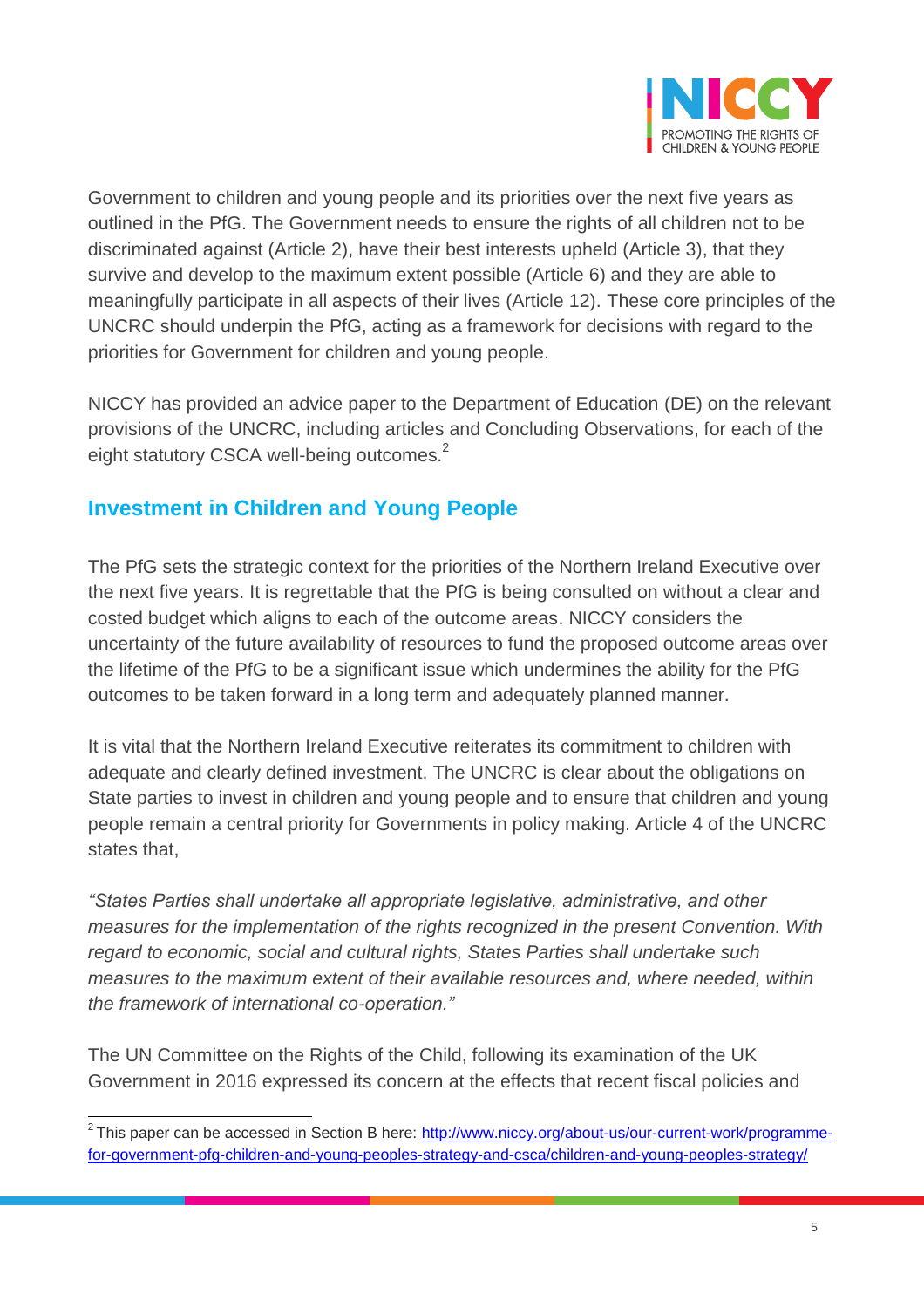

allocation of resources have had in contributing to inequality in children's enjoyment of their rights, disproportionately affecting children in disadvantaged situations. The Committee went on to urge the Government to,

*"...allocate the maximum extent of available resources for the implementation of children's rights, with a special focus on eradicating child poverty and reducing inequalities within and across all jurisdictions."* <sup>3</sup>

The Committee outlined that it expects the Government to adopt a child's rights budgeting approach, monitor spend on children and young people and carry out child rights impact assessments in order to identify resource allocations to children and the effective implementation of policies and legislation impacting on children. The Committee further emphasised the importance of carrying out child rights impact assessments and recommended that the Government introduce a statutory obligation at national and devolved levels to systematically conduct child rights impact assessments when developing all laws and policies affecting children. They also recommended that the results of such assessments be published and the Government should demonstrate how they have been taken into consideration in progressing laws and policies.<sup>4</sup>

The Committee has also highlighted the need to invest in children by Governments, stating that investment in children is a, "...*widely accepted best guarantee for achieving equitable and sustainable human development and a fundamental requirement for social and economic priorities of any government".* 5

The UN Committee on the Rights of the Child has recognised the importance of holding States to account with regard to their obligations to invest in children. In elaborating on what is meant by the general measures of implementation of the convention under Article 4 of the UNCRC, the Committee has just recently published a new General Comment on public expenditure for the realisation of children's rights. 6 This General Comment includes indicators to measure the extent to which States are meeting their obligations.

 3 Para 12, CRC/C/GBR/CO/5, 3rd June 2016

<sup>4</sup> *Ibid,* Para 9.

 $^5$  Para 27, CRC (2007) Day of General Discussion "Resources for the rights of the child – Responsibility of States".

General Comment 19, 20<sup>th</sup> July 2016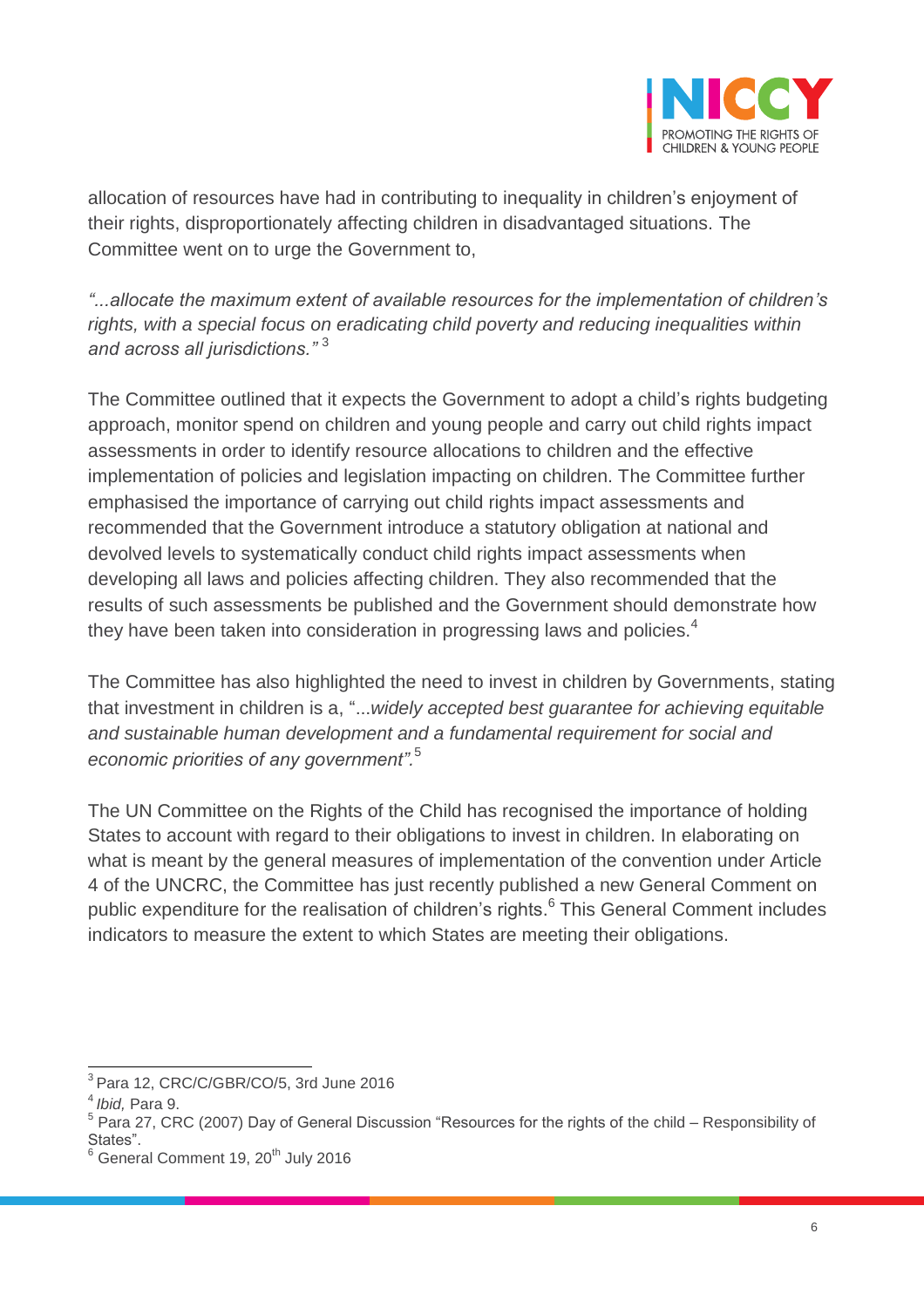

# **Outcome 14: We give our children and young people the best start in life**

While we understand that children and young people may be implicitly included under all of the outcome areas, it is most welcome that an explicit, separate outcome on children and young people has been included in the PfG. However, we repeat our previous recommendation.

#### **NICCY recommends that this outcome area be amended to** *"We have a society where all children thrive and fulfil their maximum potential"*.

NICCY believes this to be more reflective of the outcomes approach of the PfG, the UNCRC obligations, the UN Committee's recommendations and the legislative focus of the CSCA, under which the new Children and Young People's Strategy will be developed. It is important that all of the work undertaken by Government to improve outcomes for children is consistent in its shared vision in order to deliver more effectively. NICCY believes that our suggested wording for outcome 14 will better achieve this.

NICCY wishes to see the adoption of the Children and Young People's Strategy as the delivery mechanism for children and young people under outcome 14 of the PfG being reflected in the text under this outcome area. **NICCY suggests that rather than relying on the proposed limited range of indicators to monitor progress on outcome 14 that this is done through the indicators developed to monitor delivery of the Children and Young People's Strategy.** 

As we suggested in our previous advice on the draft PfG framework, NICCY recommends the inclusion of the following statement under *"The Role of the Executive"* in outcome 14:

*"We will make our contribution by fully implementing the Children and Young People's Strategy and meeting the statutory requirements of the Children's Services Cooperation Act (Northern Ireland) 2015 to cooperate with each other in order to improve the following well-being outcomes for children and young people."* 7

NICCY has provided comprehensive advice to the DE on the development of the Children

 $\overline{a}$ 

 $<sup>7</sup>$  NICCY (2016), Advice to the Northern Ireland Executive on its Draft Programme for Government</sup> Framework, (Belfast). [http://www.niccy.org/publications/2016/july/22/niccy-advice-on-draft-programme-for](http://www.niccy.org/publications/2016/july/22/niccy-advice-on-draft-programme-for-government/)[government/](http://www.niccy.org/publications/2016/july/22/niccy-advice-on-draft-programme-for-government/)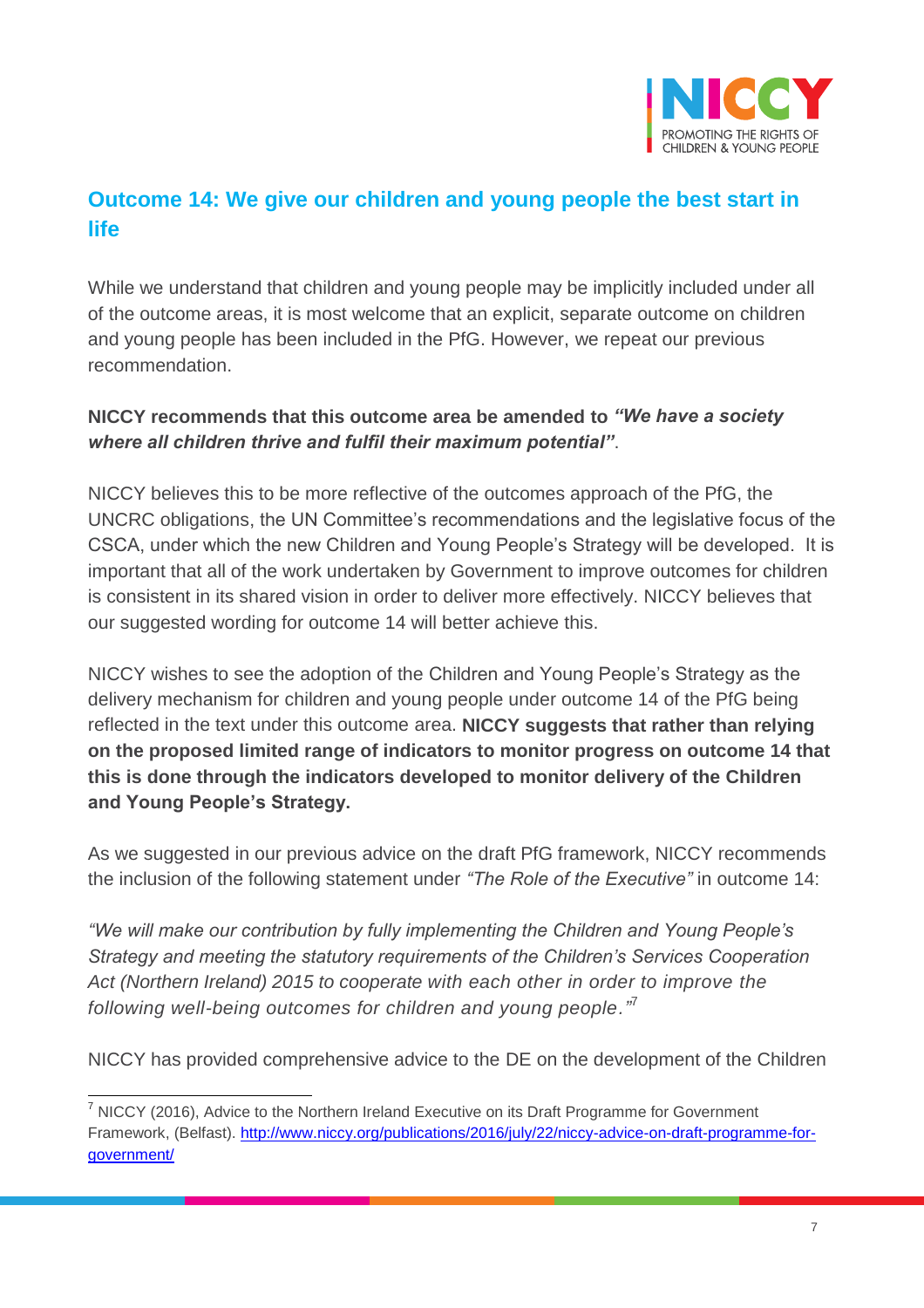

and Young People's Strategy. This provides detailed information on how NICCY proposes that the Children and Young People's Strategy should be progressed as the overarching strategic delivery mechanism for children and young people in Northern Ireland.<sup>8</sup>

# **Strategic indicators for children within the Programme for Government**

When one compares the indicators under Outcome 14 to the eight CSCA well-being measures, it is clear that there is a great deal missing from the PfG in relation to its compliance with these legislative requirements.

Of the six indicators specifically identified to measure delivery against Outcome 14, four relate to educational attainment at 16, one to health at birth, and one to development levels at age 3.

Only health and education are addressed, and indeed these are extremely limited in their scope and target age. There are no indicators for children from 4 to 15, two thirds of all children. Furthermore, this outcome contains no indicators or measures for children relating to the majority of areas include in the eight statutory well-being outcomes, including:

- Physical health (other than at birth);
- Mental health:
- Safety:
- Safeguarding;
- Homelessness:
- Poverty;
- Participation;
- Equality;
- Play and leisure;
- Respect for children's rights.

We do recognise that some of these areas could however be addressed, to some degree through the other 13 outcomes, and NICCY received assurances during the last consultation period on the PfG that each PfG indicator would be disaggregated by Section 75 category, including age. If this were the case, it would mean for example that Outcome 4: 'We enjoy long, health, active lives' could potentially contribute to the 'Physical and

a<br><sup>8</sup> This paper can be accessed in Section A here: <u>http://www.niccy.org/about-us/our-current-work/programme-</u> [for-government-pfg-children-and-young-peoples-strategy-and-csca/children-and-young-peoples-strategy/](http://www.niccy.org/about-us/our-current-work/programme-for-government-pfg-children-and-young-peoples-strategy-and-csca/children-and-young-peoples-strategy/)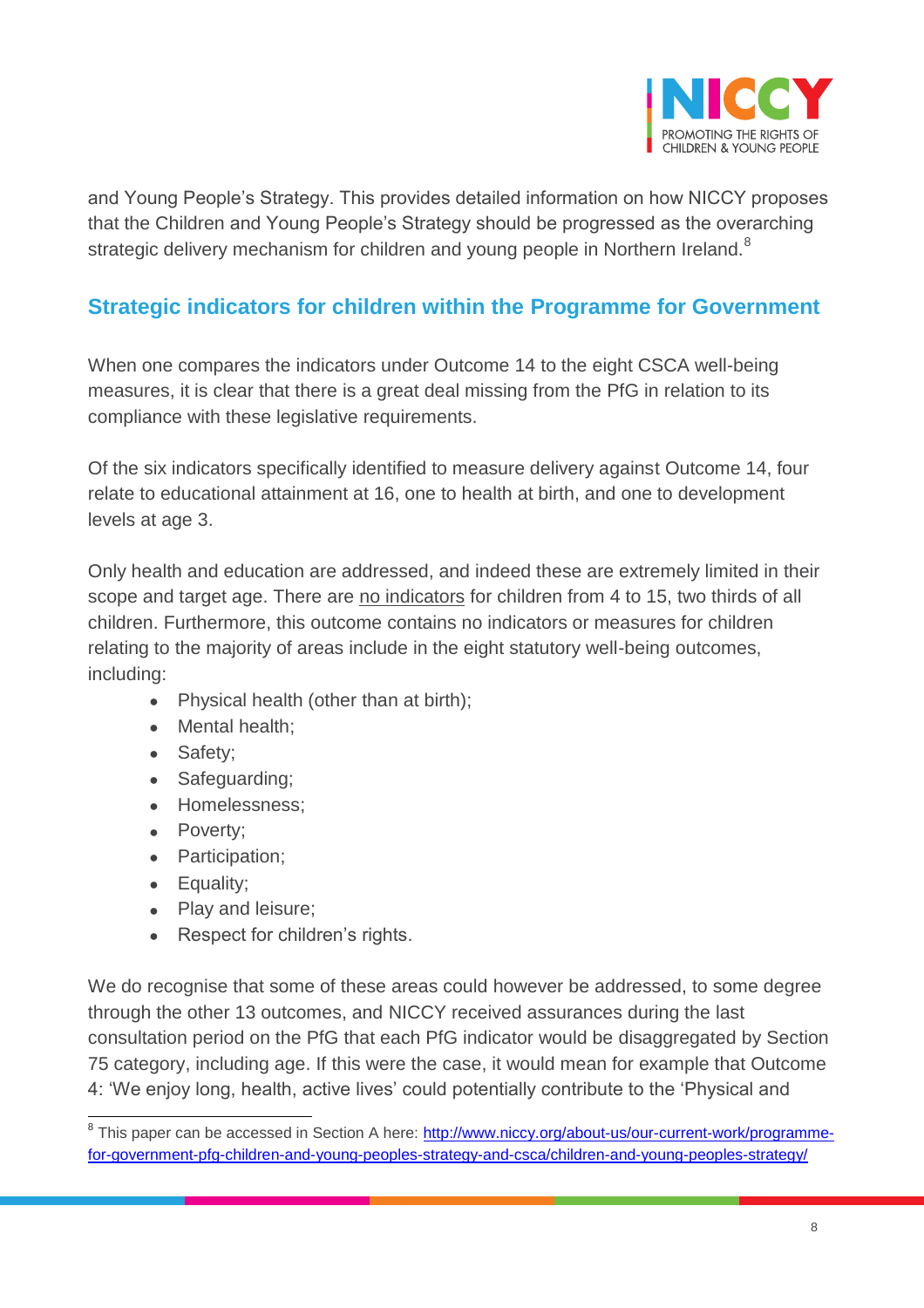

Mental Health' CSCA well-being outcome, and Outcome 3: 'We have a more equal society' could contribute to the 'Economic and Environmental' and 'Equality and Good Relations' CSCA well-being measures and vice versa.

 It is a matter of great concern that many of the indicators that have been chosen do not include data for children, simply excluding those under 16 years, such as:

- the NI Crime Survey cited in Outcome 7: We have a safe community where we respect the law and each other);
- use of Labour Force Survey data as an interim measure for indicator 42, relating to life satisfaction scores for people with disabilities; and
- the Inpatient Survey highlighted as an indicator in Outcomes 4 and 5: We enjoy long, healthy and active lives and We have high quality public services.

Children under the age of 18 represent approximately 24% of the Northern Ireland population.<sup>9</sup> For this reason, and because of the unique circumstances and inherent vulnerability of children, it is essential that the measures used to monitor change in relation to each outcome include children, and that the data for children is disaggregated to allow scrutiny of the PfG's delivery of better outcomes for children.

In addition, as we had stated in our response to the consultation on the PfG Framework in July 2016, **NICCY recommends the use of additional indicators and multiple datasets for each measure in order to gain a fuller, more accurate understanding of the current situation regarding the outcome areas and a greater clarity on the actions which must be undertaken to ensure improvement in children's lives.** 

The indicators measuring children's well-being in the PFG must align with the indicators adopted by the Children and Young People's Strategy. The UNCRC Committee's General Comment No 5 emphasises that,

"...*sufficient and reliable data collection on children, disaggregated to enable identification*  of discrimination and/or disparities in the realisation of rights" is an essential part of implementation.<sup>10</sup>

The UN Committee suggests that reports which offer a comprehensive overview of the state of children's rights should be produced annually.<sup>11</sup> The significance of this failure to

 9 'Census 2011: Key statistics for Northern Ireland', December 2012,Table KS102NI, Page 12.

<sup>10</sup> CRC/GC/2003/5, Para. 48.

<sup>11</sup> *Ibid.*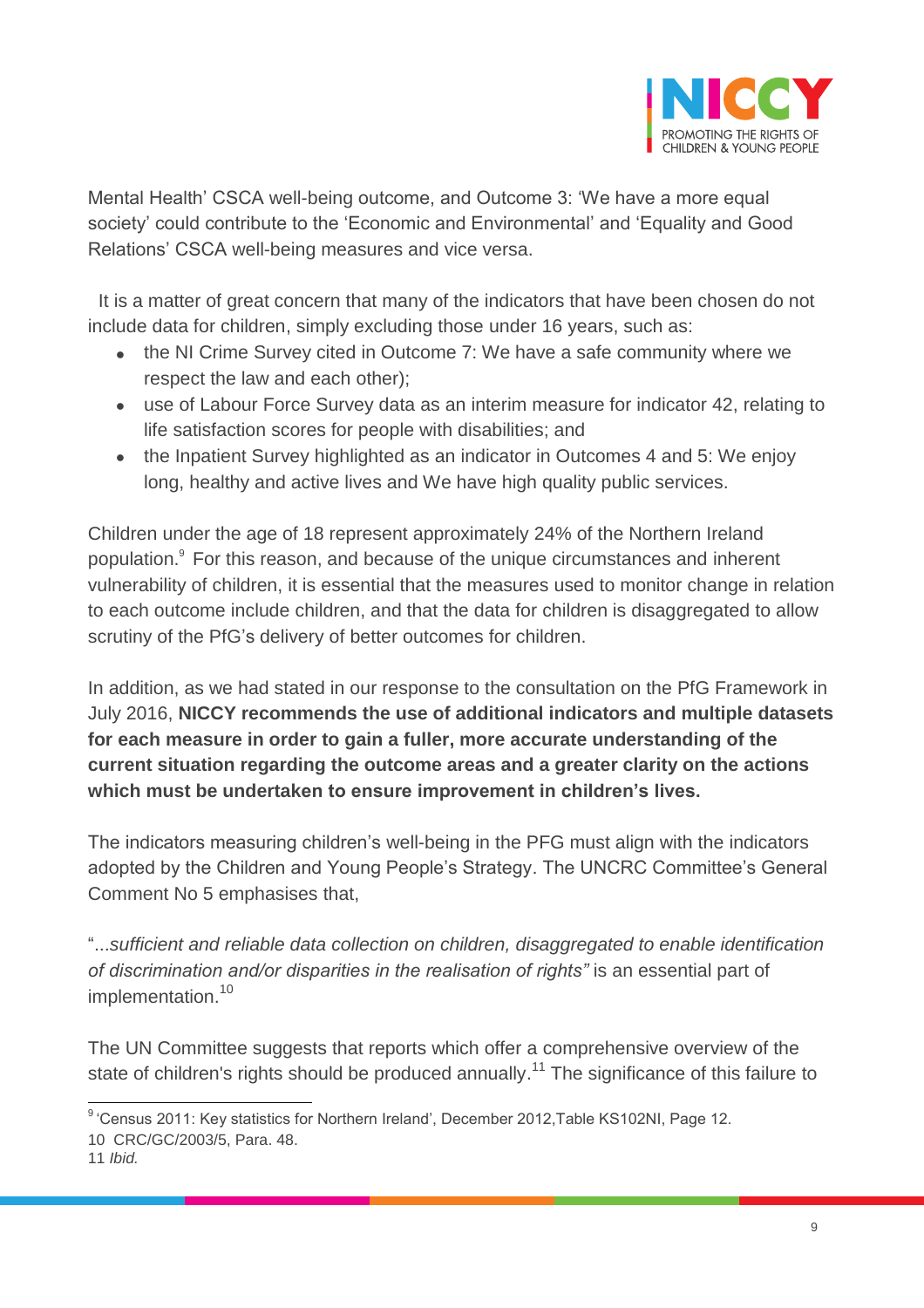

produce such information is pertinent to the PfG in that without adequate baseline data on children's lives, progress cannot be determined and areas requiring remedial measures cannot be identified. This is extremely disappointing not only with regard to the obligations under Article 4 of the UNCRC, but also given the existing statutory obligation on Government to collect data under section 75 of the Northern Ireland Act 1998.

One of the UN Committee on the Rights of the Child's recent recommendations focussed specifically on the need for a set of child rights indicators for Northern Ireland:

*"The Committee recommends that the government of Northern Ireland expedite the finalization of a Child Rights Indicator Framework, covering all areas of the Convention and taking into account the conceptual and methodological framework set out in the Office of the United Nations High Commissioner for Human Rights (OHCHR) publication entitled Human Rights Indicators: A Guide to Measurement and Implementation."* <sup>12</sup>

**NICCY recommends that the Northern Ireland Government establish systems for disaggregated data collection for children and young people**. .

### **Indicators and Delivery Plans**

NICCY is concerned that a decision has been taken to develop a limited set of indicators for each outcome and then to focus the delivery plans on these. This means that the PfG does not provide a holistic approach to its delivery for children and is not comprehensively meeting the requirements of the CSCA to deliver on the eight well-being indicators for children. It also results in a complex structure for the delivery of the PfG.

# **Advice on specific indicators and delivery plans<sup>13</sup>**

#### **Outcome 7: We have a safe community where we respect the law and each other Indicators 1, 38, and 39**

#### **Indicator 38 – Average time taken to complete criminal cases**

NICCY is disappointed with the delivery plan for this indicator. It is noted in the delivery plan that speeding up the criminal justice system has been a priority since the devolution of justice in 2010. Since that time some steps have been taken to try to address the

 $\overline{a}$ <sup>12</sup> *Op cit* 3, Para 9.

<sup>&</sup>lt;sup>13</sup> Note that this advice is based on the delivery plans produced at the start of the consultation process. Given the significant number of delivery plans it has not been possible to check back regularly for updates.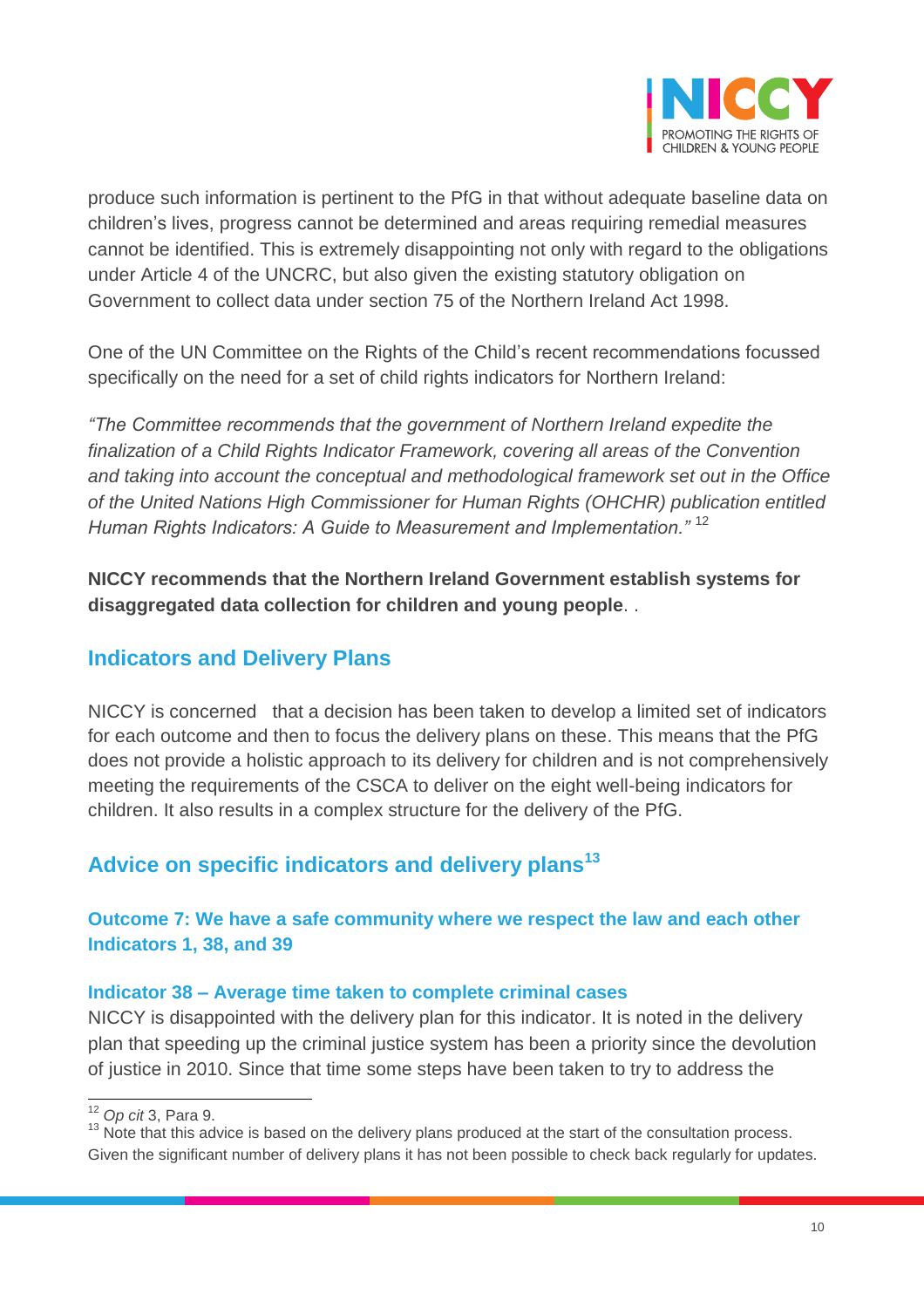

alarming delay within Northern Ireland's justice system, however few of the measures initiated affect the youth justice system and no real progress in tackling delay has been made.

The Commissioner believes that delay will only be effectively addressed through the introduction of Statutory Time Limits (STLs). It is therefore with great frustration we note the absence of a commitment to STLs in a delivery plan which aims to speed up the criminal justice system. STLs were recommended by the Criminal Justice Review in 2000,<sup>14</sup> by CJI in 2006<sup>15</sup> and again in 2010<sup>16</sup> and by the Youth Justice Review in 2011.<sup>17</sup> Delay was also repeatedly highlighted as an issue in the Department of Justice's (DoJ) Scoping Study on Children in the Justice System in 2016. The Department carried out preconsultation engagement on STLs in 2013 before issuing consultations in 2014 and 2016 and yet this delivery plan fails to make a commitment to their implementation.

NICCY does not accept the Department's explanation for the failure to introduce STLs in the Youth Court in the autumn of 2015. Since our pre-consultation engagement with the DoJ in 2013, NICCY has been clear and consistent in our advice regarding the unsuitability of the 2003 Order, the proposed starting point, end point, duration of STLs and the likely problems with setting a target close to current performance. Associated costs and lead in times should not have come as a surprise to the Department. Despite all of the above, the delivery plan tasked with speeding up the justice system fails to make a commitment to the introduction of STLs and Administrative Time Limits (ATLs) in the interim. **NICCY expects the Department to make clear its commitment to both and revise the delivery plan for Indicator 38.**

#### **Indicator 39 – Reoffending Rate**

In order to ensure an effective youth justice system, better outcomes must be secured for our children who come into contact with the system. The reoffending rate for 2013/14 was 18.1%, however when this was further analysed it was shown that 28.2% of young people committed a proven offence within one year. The reoffending rates for young people increase in line with the gravity of the original sentence and are much more than those for adults.

However, an examination of the reoffending rate alone is not sufficient to measure

 $\overline{a}$  $14$  'Review of the Criminal Justice System on Northern Ireland', 2000

<sup>15</sup> CJI, 'Avoidable Delay', 2010

<sup>&</sup>lt;sup>16</sup> CJI, 'Avoidable Delay; A Thematic Inspection of Delay in the Processing of Criminal Cases in Northern Ireland', 2006

A Review of the Youth Justice System in Northern Ireland, 2011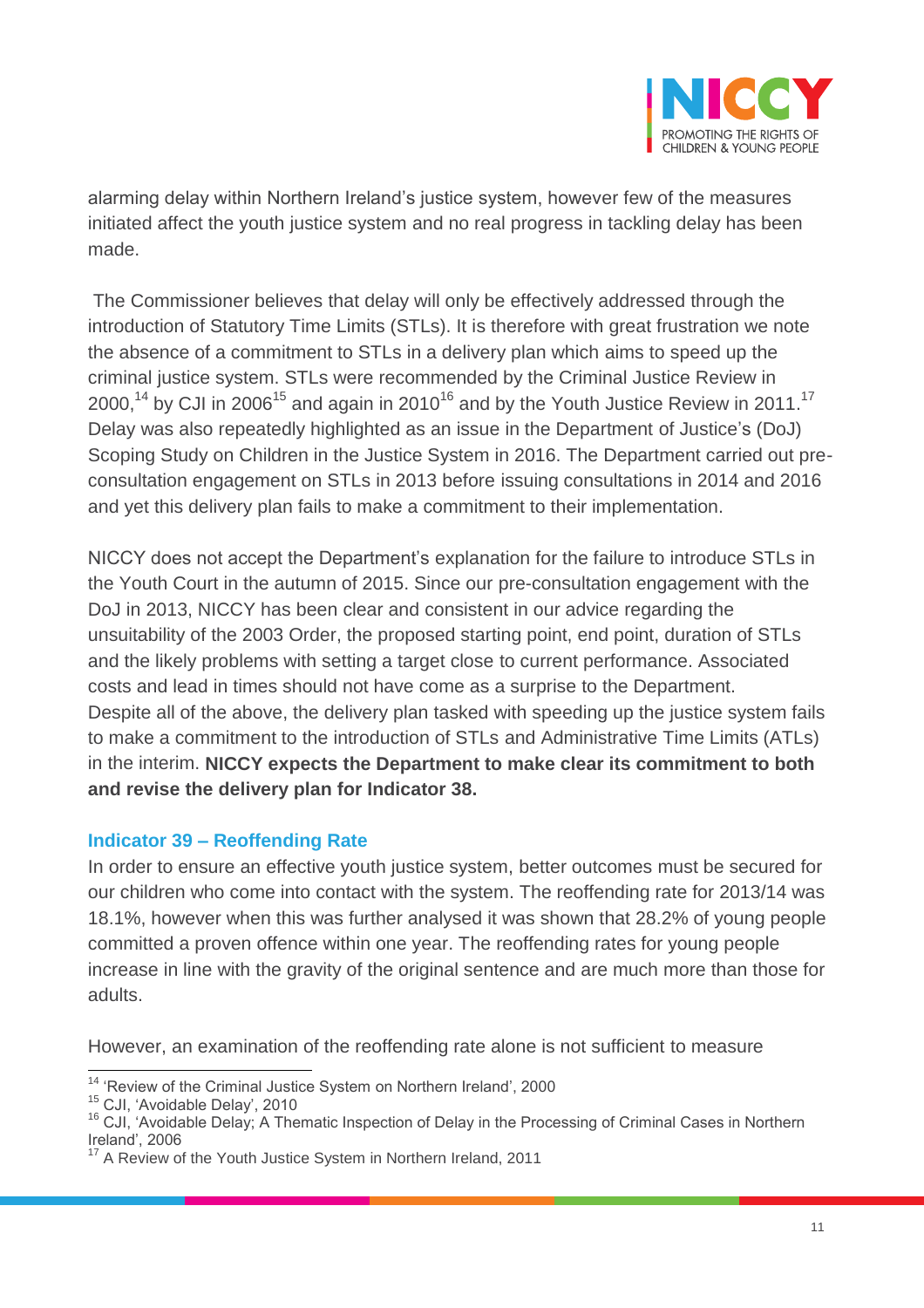

outcomes for our young people; data must be gathered and examined in respect of a range of issues including the following:

- An increase in employability and education outcomes;
- Accommodation stability;
- A reduction in the use of alcohol and drugs;
- Appropriate therapeutic interventions.

NICCY is aware that the DoJ intends to collect data regarding the above, however there must be a clear plan through which this is analysed so that failings can be identified and the Northern Ireland Executive can deliver on the identified categories of 'helping the person to change' and 'creating the environment for change' as set out in this delivery plan.

With regards to the proposals regarding problem solving approaches, NICCY is very disappointed to learn that Problem Solving Courts will not be available for young people. NICCY is aware of the Department's reason for this decision and we remain concerned that a process will be denied to young people whose matter will progress to court. NICCY urges the Department to give consideration for a Problem Solving Court for all youth courts which is not restricted to one issue but rather is equipped to deal with the reasons behind young people's offending behaviour and offer support.

We would also highlight that the reoffending rate measure does not effectively demonstrate progress against the 'safe community' outcome. Proposals to 'turn the curve' with health and other partners in this area should more explicitly address taking action on issues including CSE and trafficking to make more robust connections with government commitments outlined in existing strategies and action plans.

#### **Indicator 1 – Prevalence rate**

NICCY would reiterate our advice above under Indicator 39 – Reoffending Rate. NICCY is concerned by the use of the NI Crime Survey to identify the baseline position. As the Department has acknowledged, the survey is limited. A survey which excludes young people under the age of 16, young people living in group residences and crimes against children is inadequate to identify the prevalence rate. These deficiencies cannot be overcome by an examination of the Police Recorded Crime statistics and so the Department should take steps to gather data which accurately records the prevalence of crime against all of Northern Ireland's citizens.

We are supportive of the proposed development of a 'harm caused by crime' measure as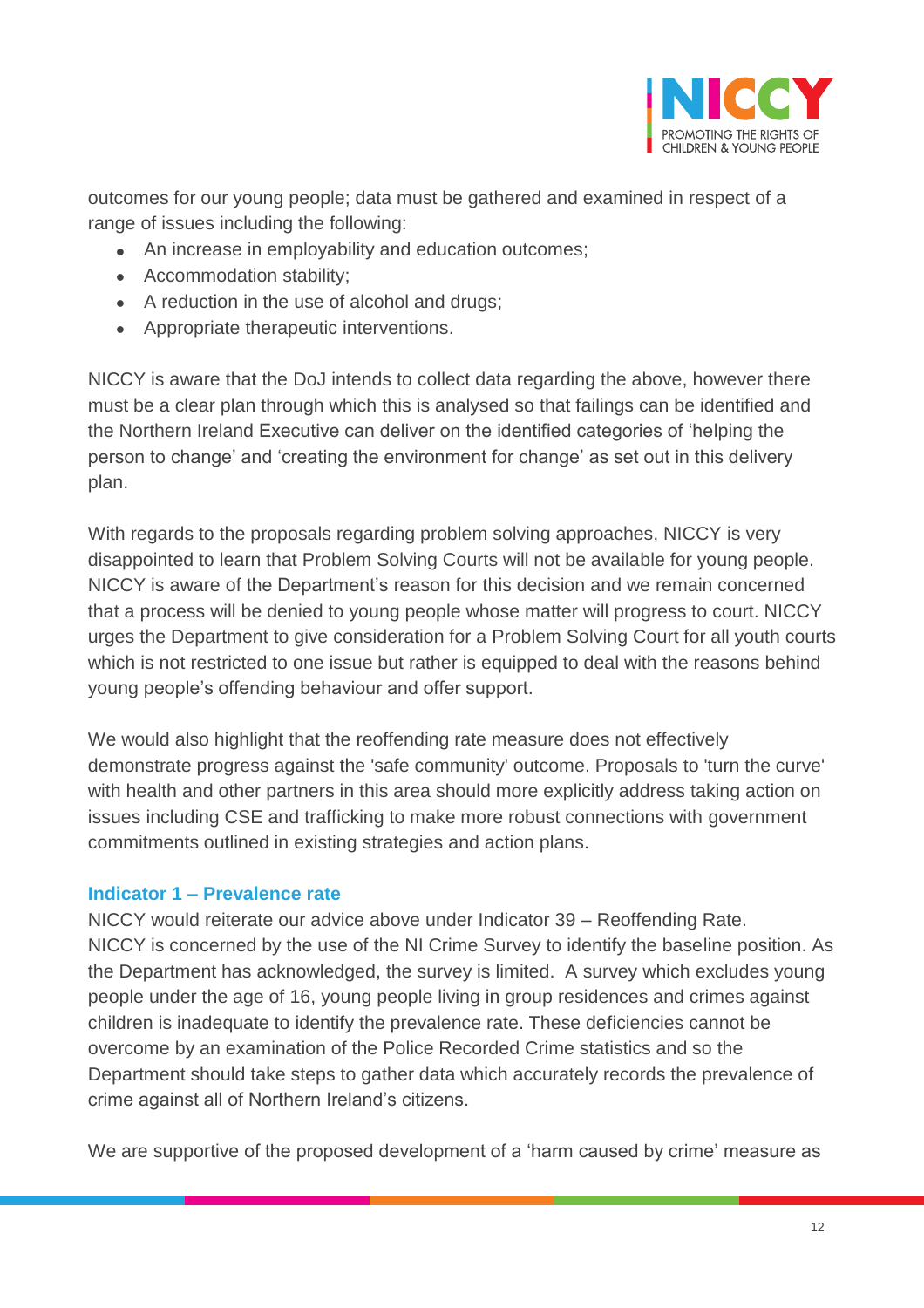

part of outcome 7 and note the importance of ensuring this takes account of children's views and experiences.

#### **Indicator 5 - % of people that are satisfied with health and social care**

We welcome this indicator which is aimed at starting to gather some aspect of users experiences of HSC services: We Have High Quality Public Services - % of people who are satisfied with health and social care.

Service users, carers and their families should be given the opportunity to influence developments within health and social care services based on their own experiences. We welcome and fully endorse the Health Minister's commitment to 'co-production 'and codesign' by establishing effective mechanisms for listening to those with experience of using the health system and to use that information to shape services that meet their needs and expectations.<sup>18</sup> These must allow government to measure experience of care across social care and all aspects of health, not just hospital based inpatient care.

NICCY is concerned about the lack of regional, easily accessible and transparent data on health and social care services that children and young people use. The lack of a regionally robust system for collecting and analysing patient and client experience data is a serious issue and must be rectified as a matter of urgency.

There is currently very little evidence of feedback processes within the HSC system being tailored to ensure that children and young people are facilitated and encouraged to give their experiences and views i.e. policy or service development. This is particularly evident for those aged under 16. Where children and young people have the age and maturity to express their views, this consultation / engagement should be carried out directly with children and young people. Furthermore, reporting processes should be designed in order to allow for the provision of a breakdown of data for younger children and adolescents. It is very important that the views of children and young people are collected as part of any process and where possible this should be the direct feedback from children and young people and not through a 'proxy'. This is a right that all children and young people aged 0 - 18 years old have under both domestic and international law e.g. Personal and Public Involvement (PPI), Section 75 of the Northern Ireland Act 1998 and Article 12 of the UNCRC.

 $\overline{\phantom{a}}$ <sup>18</sup> Health and Well-being 2026 - Delivering Together, Department for Health, October 2016.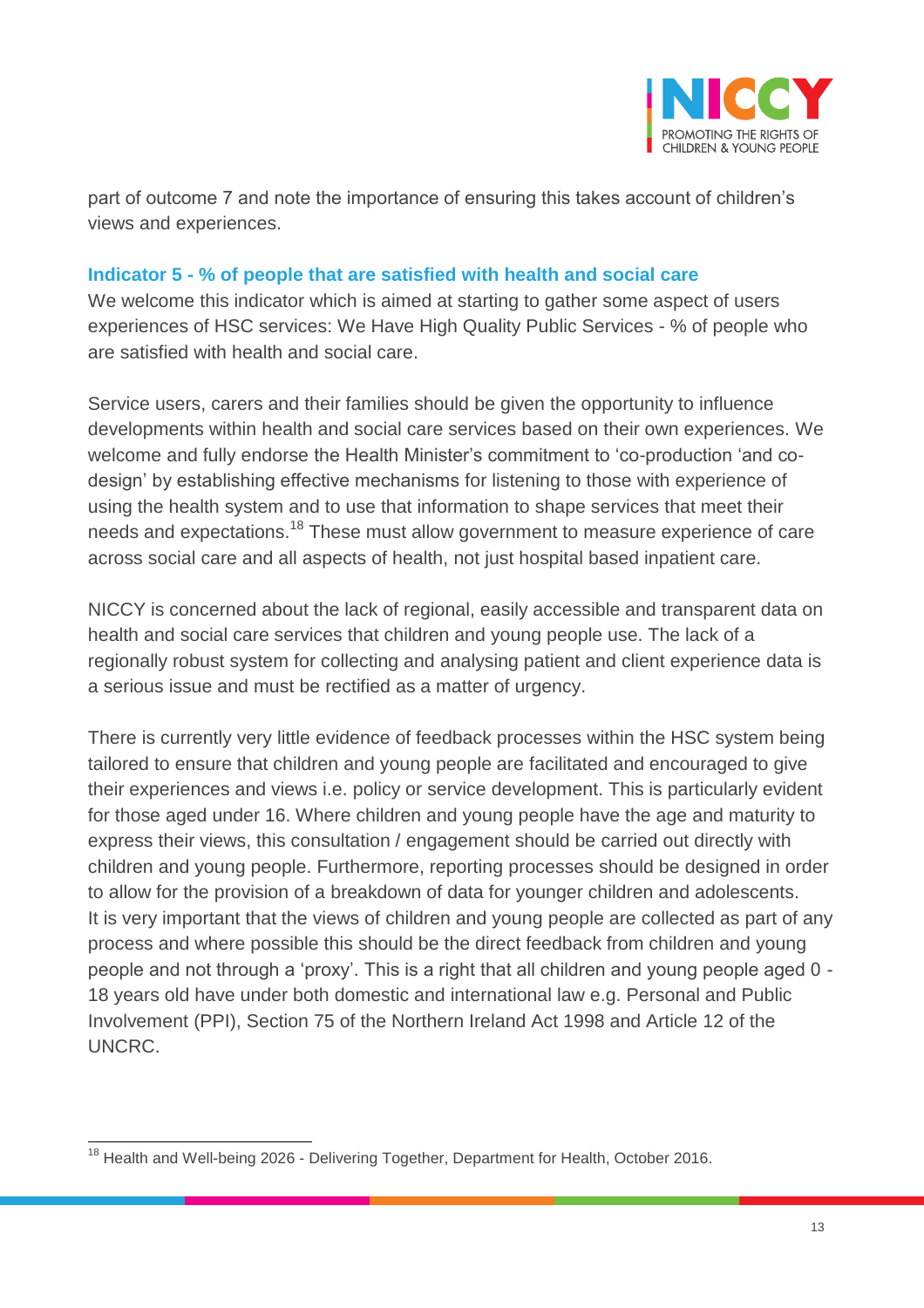

#### **Indicator 6 - the % of population with GHQ12 scores ≥4**

It is vital that measurement tools are checked for their reliability and validity for different age groups and for people with different needs, e.g. learning disabilities. It is extremely important that the tracking of indicators is done using detailed disaggregated data. It is only by breaking down the data by specific demographic information that real patterns or change can be seen and tracked. None of the key data charts in the draft delivery plan have been disaggregated by age or level of deprivation - these are the types of variables where differences are likely to be found. Furthermore, it is our understanding that the Health Survey is the main source of information for the data charts being considered under the Indicator 6 delivery plan. However, this survey only collects information from those aged 16+ years. Parents and Guardians are asked a number of questions on their child's physical health; however this does not appear to extend to parent and guardian views on the mental or emotional health of their child. Research, good practice and a children's rights approach would recommend that children and young people, where possible, are asked directly how they feel about issues. In most cases this will also provide a more accurate reflection on whatever is being measured. The Young Person's Behaviour and Attitude Survey is a survey with 11-16 year olds and could be used as a source of regular standardised information from younger children on key PfG indicators.

There has been a historical under-investment in Child and Adolescent Mental Health Services (CAMHS) which has been identified in a range of reviews, including the Bamford Review of Mental Health and Learning Disability.<sup>19</sup> This lack of investment has been compounded by a significant lack of data available on children and young people's mental health and their use and experience of CAMHS, including a lack of disaggregated data which would show differences by age, gender, ethnicity, disability etc. This makes it extremely challenging, if not impossible, for services and polices to be truly evidence based or robustly measured and evaluated. We understand that a range of actions are being taken by the Department of Health (DoH) and the Health and Social Care Board (HSCB) to address this gap in data and would strongly suggest that this is taken forward as a key priority.

The General Health Questionnaire (GHQ-12) is a screening device for identifying minor psychiatric disorders in the general population, which is only suitable for adolescent years upwards **and therefore is not suitable for children**. As it is not suitable for children an alternative should be sought and in place in time for the start of tracking of PfG outcomes progress, or as close to as possible. The lack of suitability of the GHQ for children (under 16 years old) has also been identified by DE who is leading on the development of the

 $\overline{\phantom{a}}$  $19$  2002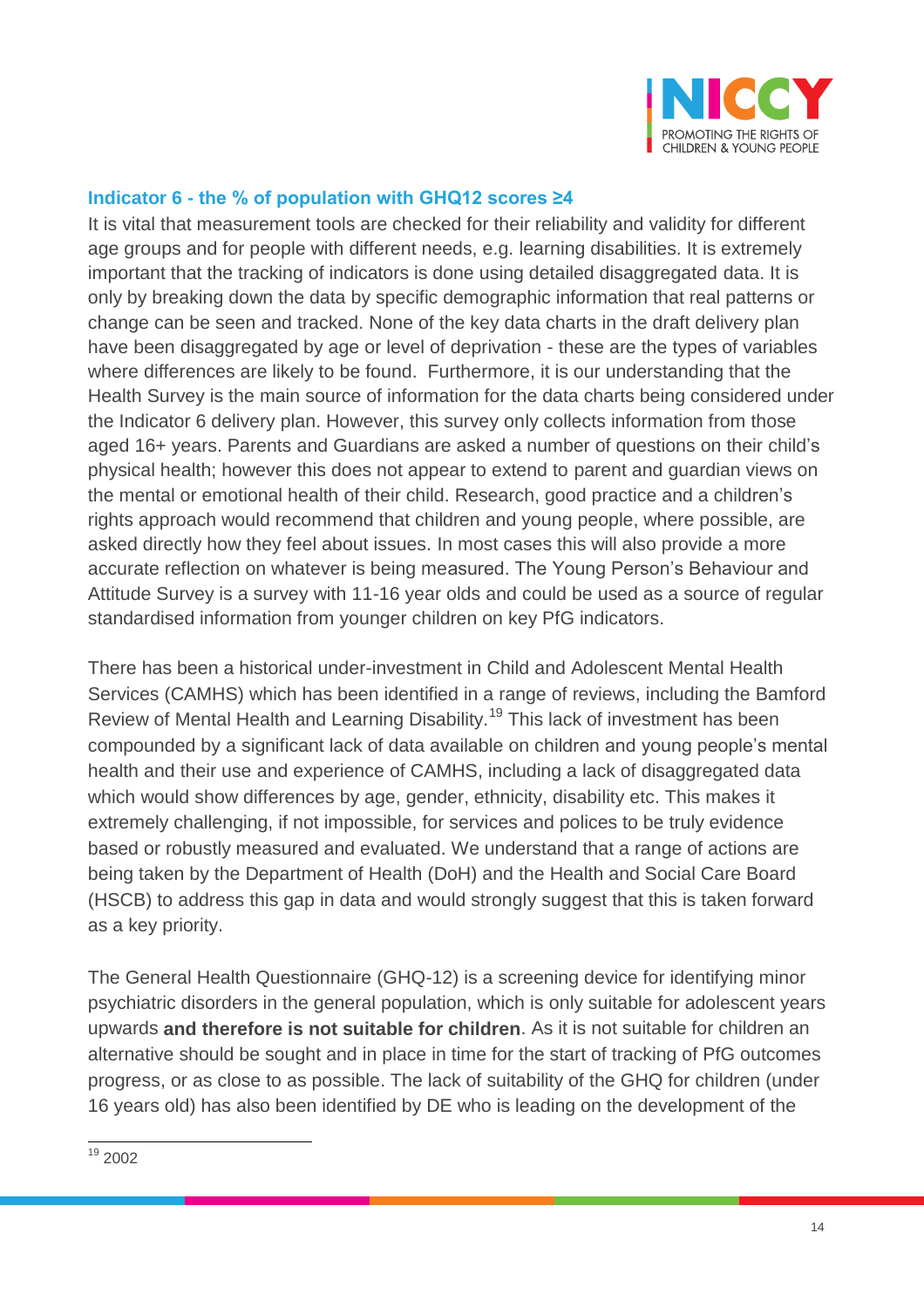

Strategy. Furthermore, as the GHQ is a self reported screening tool, it is unclear whether it can be easily used with children and young people with learning or intellectual disabilities. These issues must be addressed before the GHQ-12 is progressed as the core indicator.

NICCY has concerns about whether the GHQ is sensitive enough to pick up on the full range of mental health problems that are prevalent during adolescence. However, we understand that in addition to the core measure, a range of HSC measurement systems will be used to determine how well any outcome is being achieved, which will include linking into the measurement system of other departments.<sup>20</sup> This is a welcome development as it would be much too simplistic to rely on only one indicator to provide evidence of change in any of the outcome areas set by the PfG. We look forward to receiving further information and clarity on the additional measures that are being considered.

**NICCY recommends that an additional indicator which focuses on the emotional health and well being of children and young people should be included**. Although we understand that physical and mental health indicators are placed under different outcome areas - particularly outcome 4: "We enjoy long, healthy, active lives", there is a clear lack of a robust, specific measure for children and young people's emotional health and well being. It would be useful to consider an indicator which draws on the early signs of poor emotional and mental well being of children and young people. For example, *"the percentage of children and young people who often worry about everyday concerns"* - Ark Research has included these types of questions in its YLT / KLT surveys. There are also merits in adopting a measure which would track changes in infant mental health (from prebirth to three years old) and link to the current infant mental health framework<sup>21</sup> which is focusing on promoting positive social and emotional development from pre-birth to 3 years. There may be a suitable indicator currently being measured through the Early Intervention Transformation Programme stream of work - this work is included in the action plan of the Infant Mental Health Framework.

#### **Indicator 10: Care experienced children**

 $\overline{a}$ 

The Commissioner welcomes the recognition in the PfG that government and statutory agencies, as corporate parents, play a unique role in the lives of looked after children and young people and that this is illustrated in delivery plans for outcomes 8 and 14: "We care for others and we help those in need" and "We give our children and young people the best start in life". While the delivery plan for indicator 10: the % of care leavers who, aged

 $^{20}$  As outlined in the draft delivery plan for the GHQ-12 (page 22)

<sup>&</sup>lt;sup>21</sup> http://www.publichealthagency.org/publications/infant-mental-health-framework-northern-ireland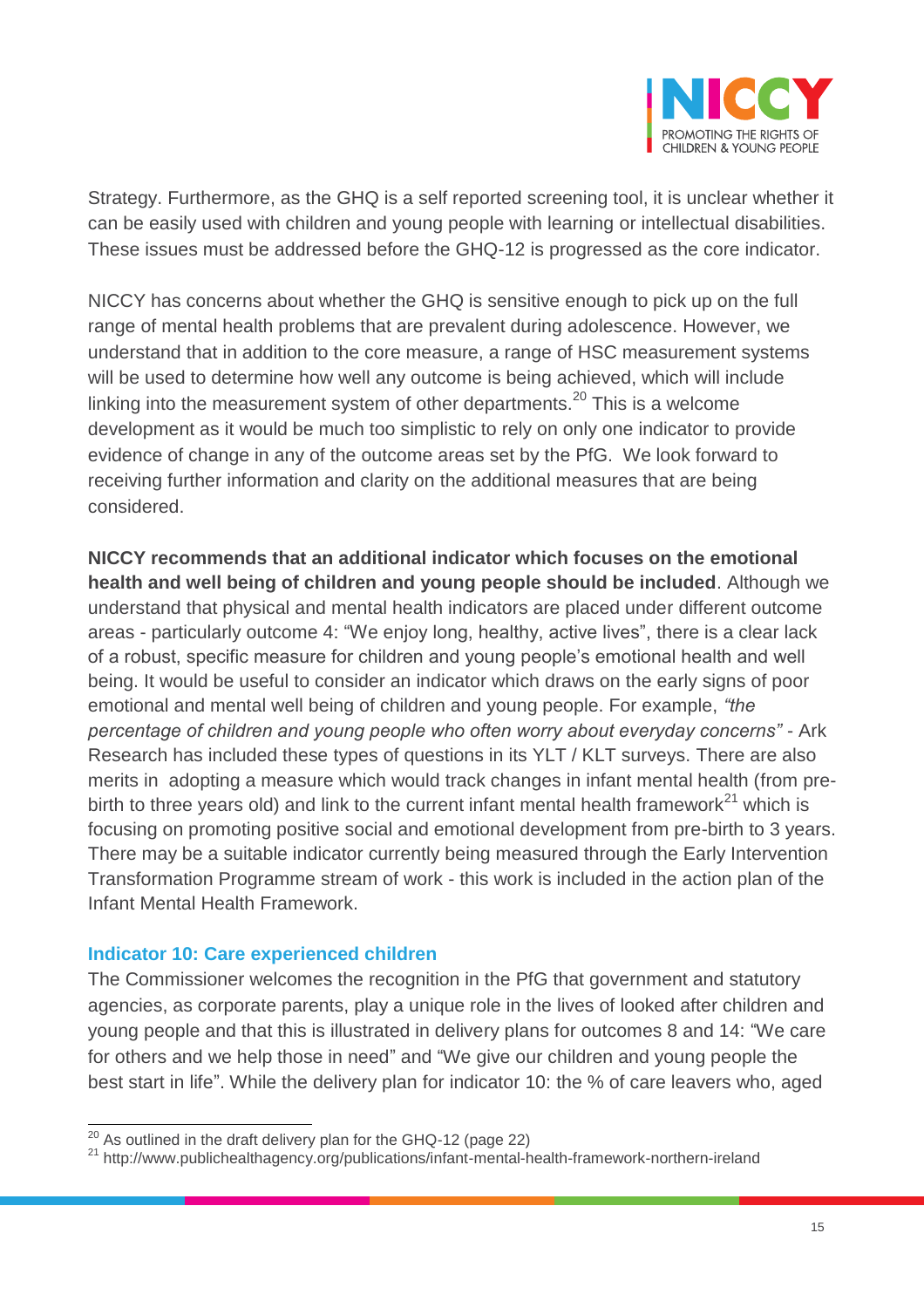

19, were in education, training or employment puts in place a number of supports and interventions for children before, during and after contact with the care system, it is important to ensure a full range of measures across these areas is monitored and reported against. This should ensure that the plan is not simply reduced to the indicator relating to education, employment or training which, in isolation, will not evidence whether the intended outcome of improving support for looked after children is being achieved.

#### **Indicators 11, 12 and 13 relating to educational outcomes**

Outcome 14 contains a number of education related indicators and associated delivery plans. What is immediately obvious from an analysis of the education related actions within the PfG which will be the responsibility of the DE with partners, the Children's Strategy is mentioned only once as an action to be taken under indicator 42: Average life satisfaction score of people with disabilities. As stated earlier, **The Children and Young People's Strategy should be the delivery plan for Outcome 14 of the PfG** and should also be interwoven into all of the outcomes and indicators which will impact on the lives of children and young people.

As stated earlier, NICCY is concerned that the connections between the PfG and the Children and Young People's Strategy have not been adequately made. This is most starkly obvious when one considers that the DE has responsibility for the Strategy, yet it fails to adequately acknowledge the Children and Young People's Strategy's role in meeting any of the education targets within the PfG. Given that the PfG is being developed and consulted upon at the same time as the Children and Young People's Strategy and both are Northern Ireland Executive strategies, it is vital that the opportunity to join up the delivery of children's policy in Northern Ireland is grasped in a manner which positively impacts on the lives of children and young people and realises their rights.

With regard to the focus on the indicators for outcome 14, NICCY is concerned that there is an unbalanced emphasis on academic achievement and no measurements which relate to children's enjoyment of education or the development of children and young people's skills, talents and abilities within education. Article 29(1) of the UNCRC, which details the aims of education, adds a qualitative dimension to the right of the child to education under Article 28. Article 29(1) reflects the rights and inherent dignity of the child; it insists on the need for education to be child-centred, child-friendly and empowering and highlights the need for educational processes to be based upon the principles outlined in Article 29(1).

Given that the Government has committed to delivering the rights of children and young people through ratification of the UNCRC, **NICCY wishes to see a focus in the PfG on**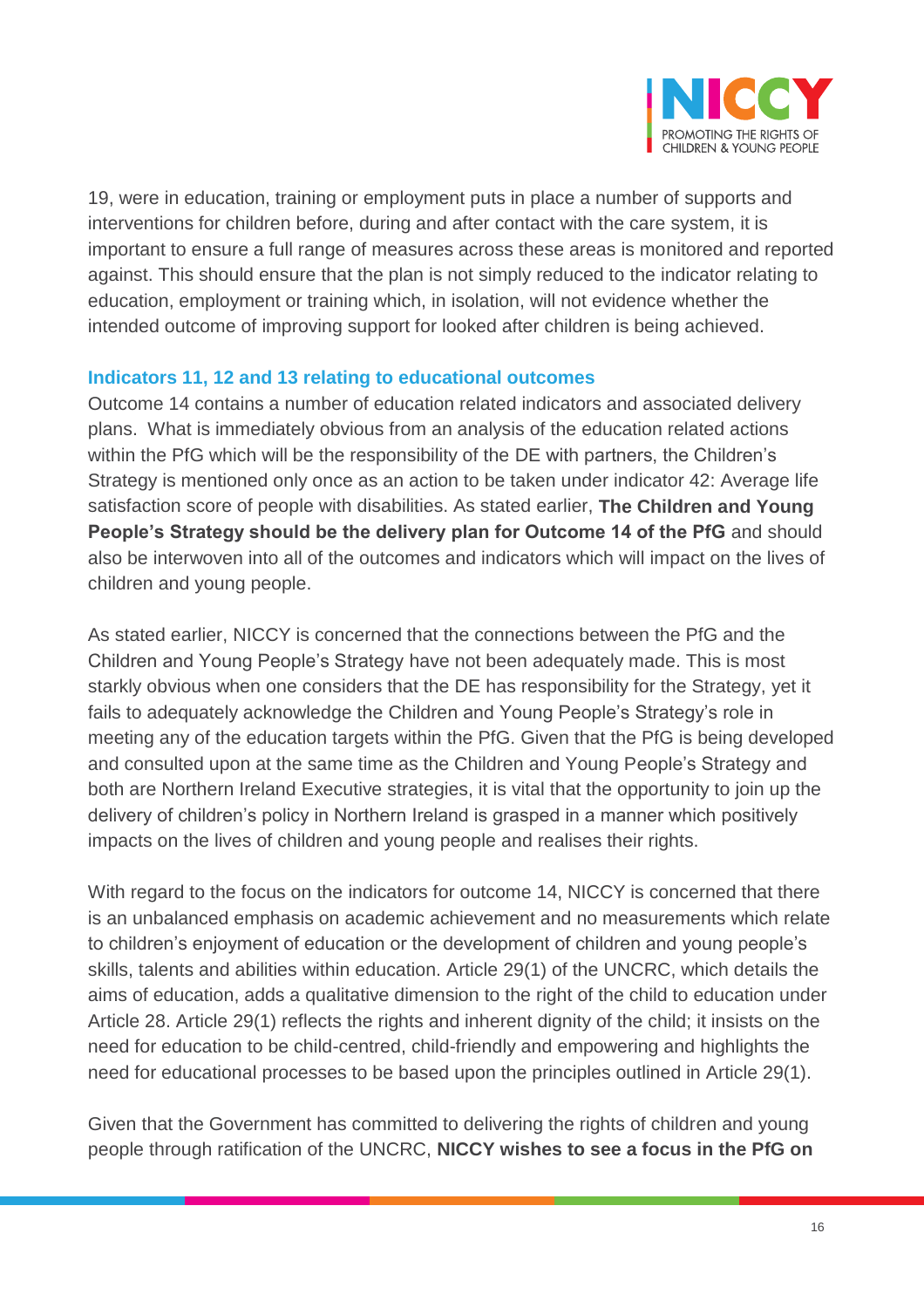

**ensuring that children and young people enjoy an education which develops their skills, talents and abilities** thereby reflecting the "Learning and Achieving" outcome in the draft Children and Young People's Strategy.

There is also a lack of emphasis on the well-being of children in schools. This is markedly incongruous when one considers the statutory obligation on the NI Executive and all of its agencies under the Children's Services Co-operation Act (Northern Ireland) 2015 to cooperate with each other in the delivery of children's services to improve the well-being of children and young people in a manner which ensures the realisation of their rights. **NICCY recommends the inclusion of a well-being measurement which reflects the statutory obligations on all children's services providers in the PfG.**

In addition, the indicators for Outcome 14 are focussed on early years and GCSE level. There is a large part of a child's life between these two points which needs to be reflected in the indicators that have been chosen and actions which will be taken under the associated delivery plans. It is not sufficient to focus on two points in children's lives only when proposing to achieve better outcomes for children. NICCY expects the PfG to better reflect every stage of a child's life in meeting this outcome which again would highlight the need to make much clearer links between Outcome 14 and the Children and Young People's Strategy.

#### **Indicator 15 - Improve child development**

This is an important indicator and one in which coordinated working between government departments and their agencies will be particularly important. NICCY believes that the proposals reflected in the delivery plan reflect a sensible approach, building on work already started under delivering Social Change (DSC) and the Early Intervention Transformation Programme (EITP).

We also note that most of the actions within this delivery plan focus on universal services. While these are clearly critical, it will also be important to include early intervention actions, targeted at children with particular needs, for example children with disabilities or newcomer children.

#### **Indicators 19 and 28 relating to poverty and self efficacy**

These indicators are further examples of the point we have made repeatedly - the importance of measures being disaggregated for children. While the graphs showing changes in the general population in poverty are useful, disaggregating the figures by different age groups demonstrates how government policies have had different outcomes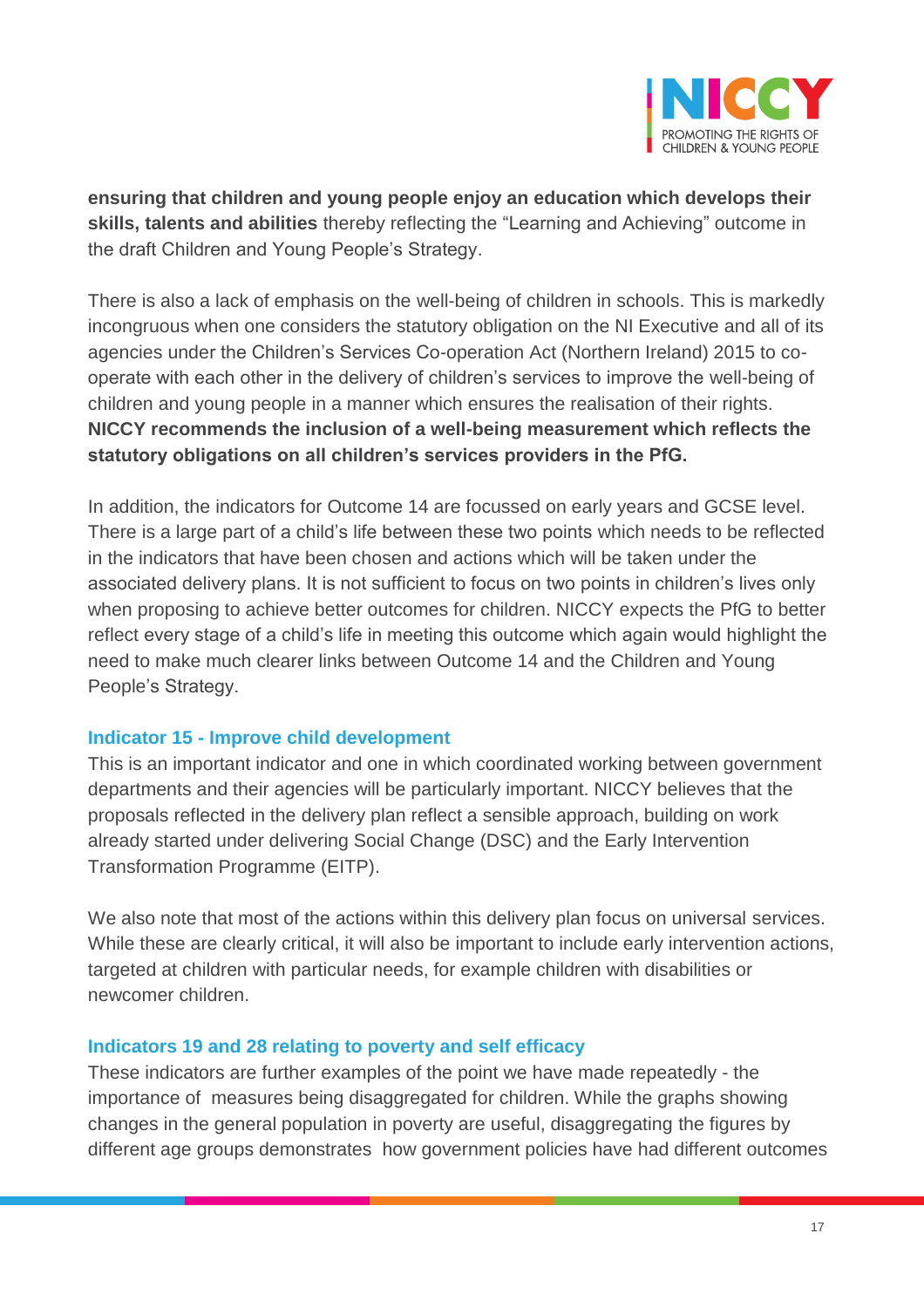

for different groups. Whilst there has been welcomed success in addressing pensioner poverty there has been less success in tackling child poverty, which remains higher than for any other group.



Source FRS data 2002/3 to 2014/15 - Relative poverty AHC.

It is essential that the Executive meets its statutory obligations under the Child Poverty Act 2010, amended to become the Life Chances Act  $2010^{22}$  by developing and delivering Executive Child Poverty Strategies. We note that the publication of the 2014-17 Child Poverty strategy was delayed until March 2016 and that most of the actions were already out of date at this time.. The 'Social Strategy' which is currently being developed by DfC will, in effect, be the Poverty Strategy required by the St Andrews Agreement, 2006. This strategy should adopt a 'lifecycle' approach, with sections focussing specifically on children..

We are pleased to note that the delivery plans for the absolute and relative poverty indicators include interventions that focus on children, particularly 'Early Interventions', 'Early Years Development and Childcare', 'Nurture Provision in Primary Schools', 'Teenage Transitions' and 'Improving Literacy and Numeracy'. We also recognise that support to parents, including in relation to employment, can indirectly improve the lives of children in poverty or indeed lift them out of poverty. We would suggest that there are additional actions included in the Social Strategy and the Children and Young People's Strategy that could also be taken forward to address child poverty.

It is regrettable that the delivery plans for these two indicators does not reference the

 $\overline{\phantom{a}}$  $^{22}$  Section 7(12) Welfare Reform and Work Act 2016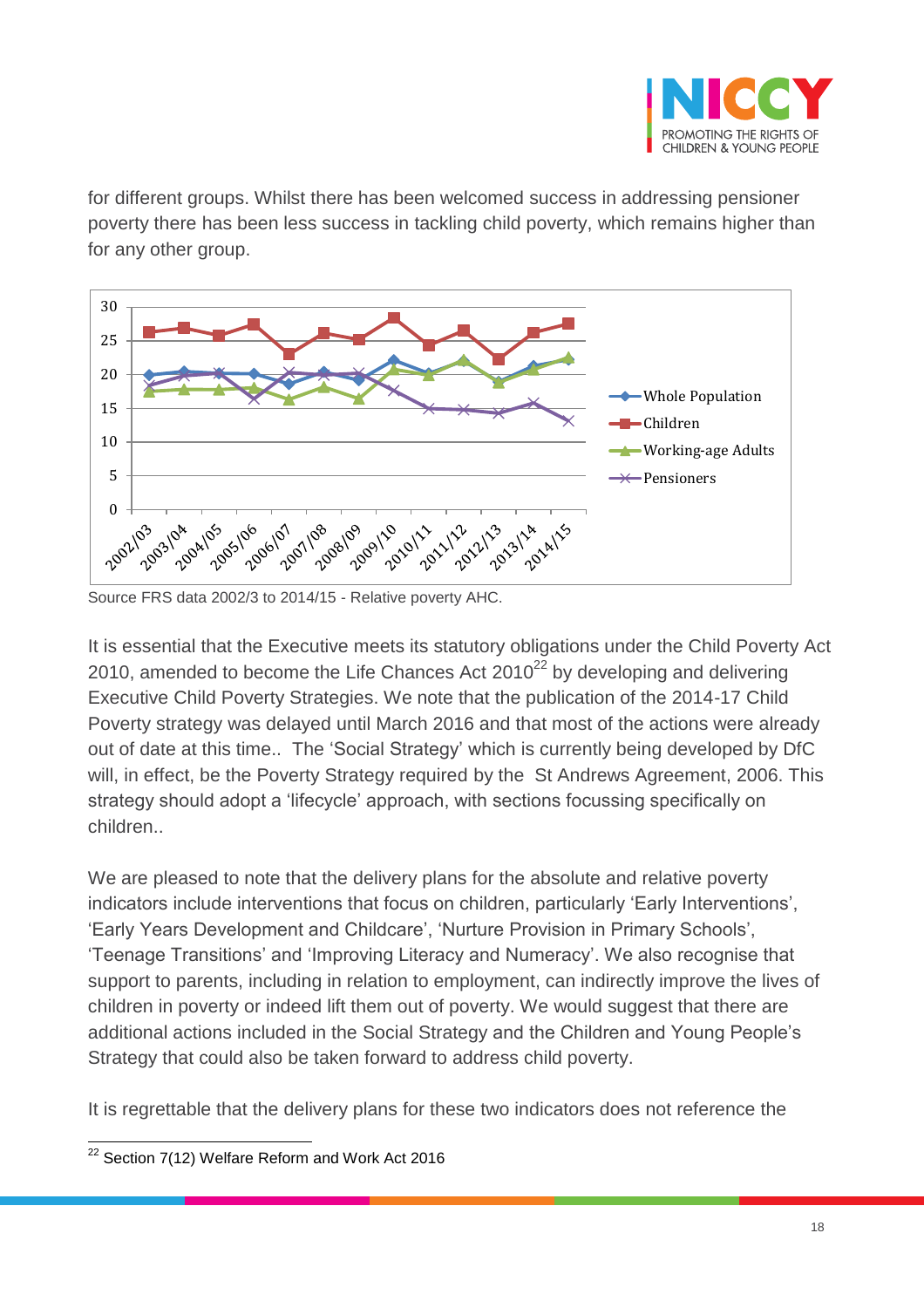

impact of Welfare Reform, or of the Executive's Welfare reform mitigation package. We await with interest the publication of the 'self-efficacy' indicator and information and clarity on how it will apply to children and young people.

## **Key areas excluded from the Programme for Government**

The Commissioner believes that the meeting the statutory requirements of the CSCA to publish a Children and Young People's Strategy must become delivery mechanism for Outcome 14 of the PfG.

#### **The Impact of the Legacy of the Conflict**

NICCY regrets the need to again highlight the lack of sufficient emphasis in the PfG on the impact of the legacy of the conflict on our society in general and on children and young people in particular. We raised this issue in our response to the PfG in July 2016 and recommended that the legacy of the conflict is taken forward as an outcome under the PfG. While we appreciate that the delivery plan for Indicators 26, 31 and 35 addresses the issues of respect, reconciliation and shared space, there is a clear focus on measuring the belief of individuals with regard to society, as opposed to any meaningful attempt to deal with the ongoing impact of legacy of the conflict. This is a wholly inadequate response to addressing this issue in any meaningful way.

In the Autumn of 2015 NICCY carried out widespread engagement with over 500 children and young people aged 8 to 21 from a variety of communities and settings across Northern Ireland,. Through this engagement, one area that was consistently raised was the legacy of the conflict. The impact of the Troubles and the divisions underlying it continue to significantly impact upon the lives of children and young people all of whom were born after the Belfast Agreement. Research clearly shows increased levels of child poverty, childhood mental ill-health, educational inequalities and disabilities in the areas which have suffered most as a result of the Northern Ireland conflict. Reports of activity by non-state forces have been confirmed by young people across all communities who have stated that there is increasing recruitment to paramilitary organisations, often through coercion or in payment for drug debts. Young people perceived to be involved in crime or anti-social behaviour continue to be assaulted or excluded from their communities.

Given Northern Ireland's history and the negative impact of the legacy of the conflict on the lives of children and young people, it is inconceivable that addressing the impact of the legacy of the conflict is not contained in the PfG as an outcome. NICCY believes that there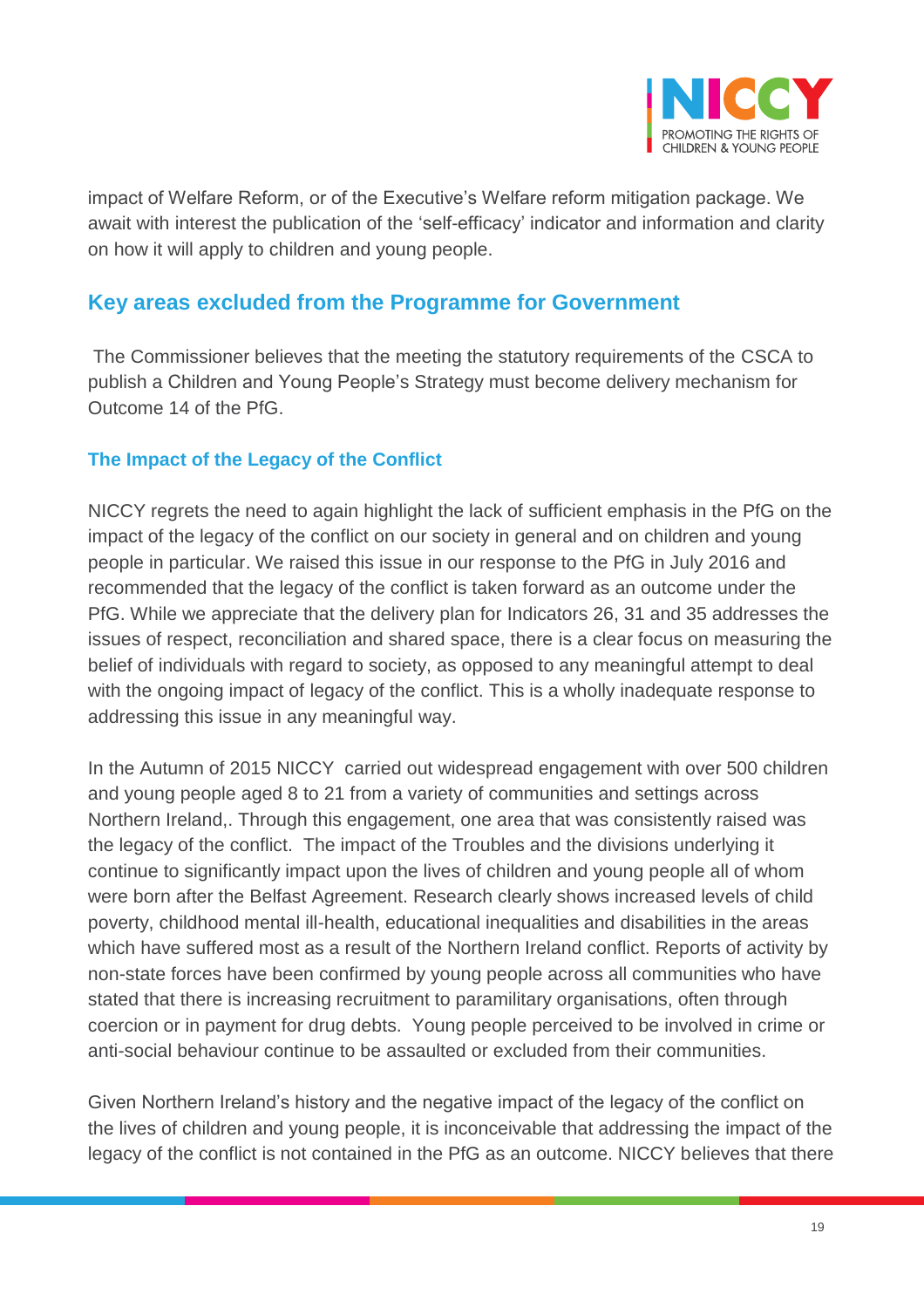

is a pressing onus on Government to comprehensively address the impact of the legacy of the conflict through all of its work, but more so through the PfG. The PfG should provide the strategic context for our societal priorities and NICCY wishes to see the PfG providing the necessary strategic policy leadership within Government and illustrating the Northern Ireland Executive's intention to tackle the difficult, yet vitally important issues which urgently need to be addressed. The impact of the legacy of the conflict in Northern Ireland is one of the most important of all of these issues. Children and young people have told NICCY that they want society to 'move on' so that they and their families can live in peace and stability. NICCY believes that there is an unequivocal obligation on the Northern Ireland Executive to meaningfully respond to this. **Moving forward to a more peaceful and stable future requires cognisance to be taken of the reality of children's lives and the impact of the legacy of the conflict on must be comprehensively addressed through the PfG.**

# **Consultation with Children and Young People**

While we welcome the publication of a Children and Young Person's version of the PfG, we have a number of concerns that this has been published during the consultation period and that children and young people have not been afforded the same amount of time to formulate a response to the consultation as adults. The children and young person's version of the PfG was published on 21<sup>st</sup> November, allowing children and young people just over 4 weeks to respond to the PfG, as opposed to the eight weeks allocated for consultation on the adult version of the PfG. It is inadequate to allow just over four weeks for respondents to make a submission to the children and young person's version of the PfG in terms of compliance with section 75 and the common law duty to consult.

NICCY made a comprehensive response to the initial consultation on the PfG in July  $2016<sup>23</sup>$  and clearly highlighted in our response the importance of carrying out direct consultation with children and young people on the PfG. $^{24}$  Given the impact that the PfG will have on the lives of children and young people, it was and remains NICCY's stated view that direct consultation with this group on the PfG is vital in ensuring compliance with both section 75 and Article 12 of the UNCRC. In our initial response to the PfG we were unequivocal about the need for the production of a child accessible version of the consultation document on the PfG. In our response, we expressed our concern at the lack of a child accessible version of the PfG consultation document and requested that the

 $\overline{a}$ 

<sup>&</sup>lt;sup>23</sup> 22<sup>nd</sup> July 2016 http://www.niccy.org/publications/2016/july/22/niccy-advice-on-draft-programme-forgovernment/

<sup>24</sup> *Ibid,* Pgs. 6,12 and 13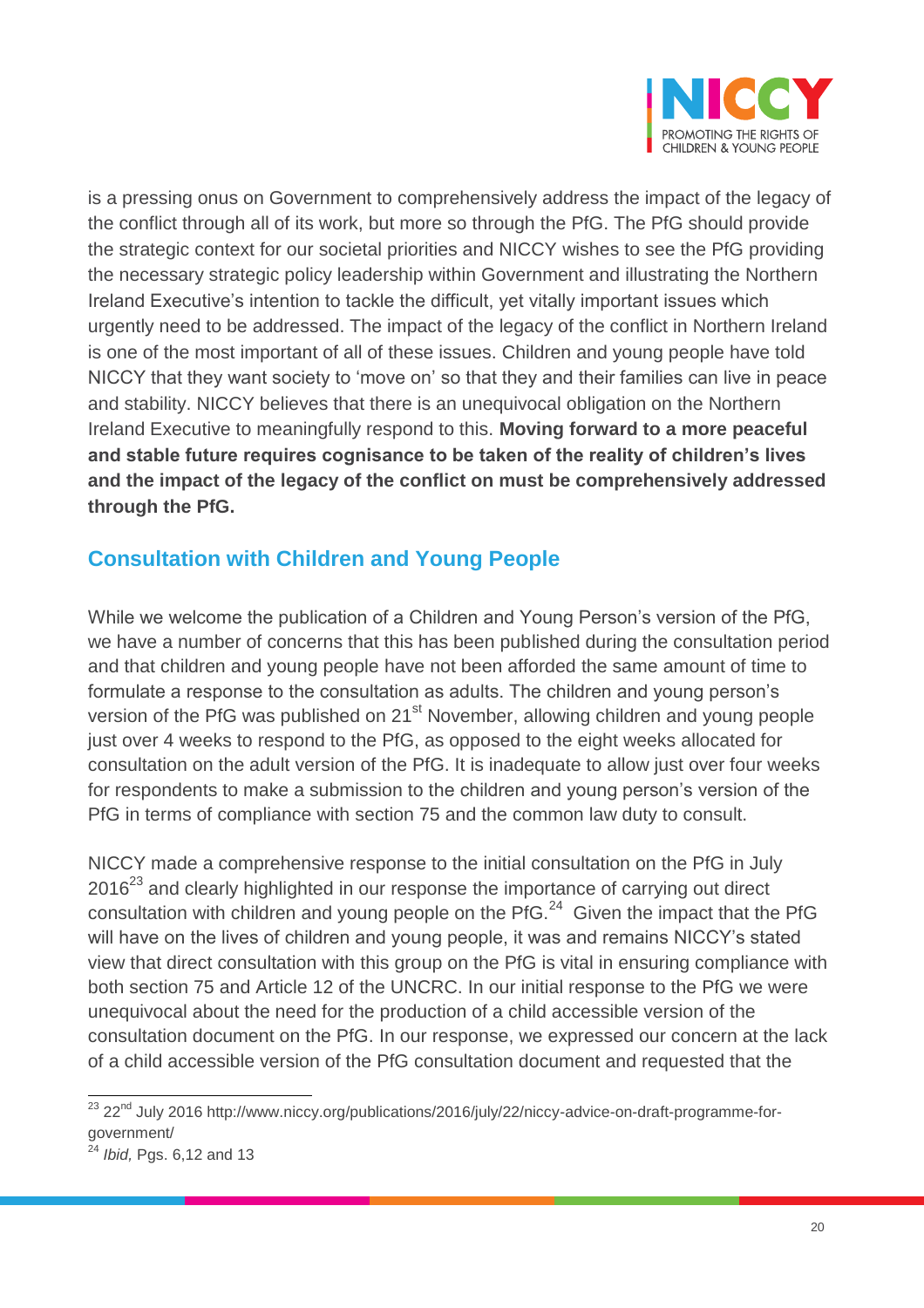

Northern Ireland Executive carry out comprehensive consultation with children and young people in compliance with section 75 of the Northern Ireland Act 1998. As age is one of the nine categories specified in the legislation, there is a need to consult directly with children and young people in policy formulation and development on matters which affect their lives. This is of particular importance in light of the relevance of all of the outcome areas in the PfG to children and young people, as well as the welcome inclusion of Outcome 14 in the draft PfG which commits to giving children and young people the best start in life. Direct consultation with children and young people is essential not only in ensuring compliance with section 75, but also in ensuring compliance with the Government's obligations under Article 12 of the UNCRC. The UNCRC Committee, in its Concluding Observations following its examination of the UK Government's compliance with the Convention have consistently expressed concern about the inconsistent application of Article 12. The Committee reiterated its concerns in its Concluding Observations published in June 2016 where it recommended that the Government,

*"Establish structures for the active and meaningful participation of children and give due weight to their views in designing laws, policies, programmes and services at the local and national levels"* <sup>25</sup>

The Committee also recommended that the Government,

*"Ensure that children are not only heard but also listened to and their views given due weight by all professionals working with children"* <sup>26</sup>

It is extremely disappointing that despite NICCY's previous advice, the children and young person's version of the PfG is only being consulted upon for just over four weeks indirect conflict with The Executive Office's statutory equality obligations under section 75 of the Northern Ireland Act 1998. The Executive Office's approved Equality Scheme is clear in its commitment to compliance with section 75 of the Northern Ireland Act 1998 and to committing the necessary resources to ensure this compliance.<sup>27</sup>

NICCY considers the imposition of such a restricted timeframe for consultation on the children and young person's version of the PfG to present a barrier to meaningful consultation with children and young people on the PfG. A vital element to the effective operation of section 75 of the Northern Ireland Act 1998 is to ensure that designated public

 $\overline{a}$ 

<sup>&</sup>lt;sup>25</sup> Para 31(a), CRC/C/GBR/CO/5

<sup>26</sup> *Ibid,* Para 31(d)

<sup>&</sup>lt;sup>27</sup> Para 1.3, Equality Scheme for The Executive Office, Approved by the Equality Commission for Northern Ireland, 25 September 2013.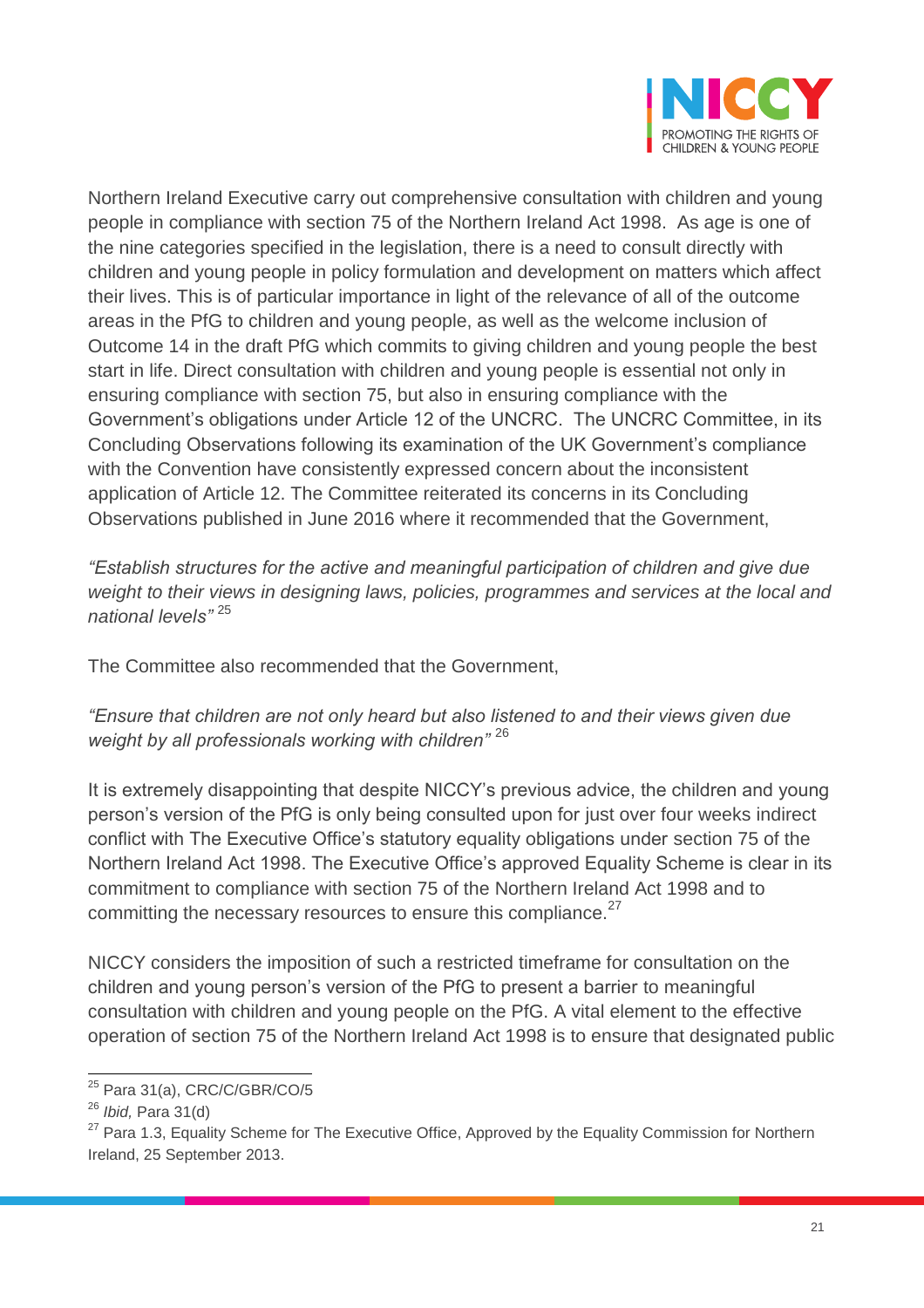

bodies remove all barriers to consultation. The Equality Commission's Guidance, *"Section*  75 of the Northern Ireland Act 1998 A Guide for Public Authorities<sup>"28</sup> states that,

*"…the accessibility of the language and the format of information be considered to ensure that there are no barriers to the consultation process, that information should be made available on request in accessible formats and that systems are in place in order that information can be made available in accessible formats in a timely fashion. In addition, we recommend that specific consideration is given to how best to communicate information to children and young people, people with learning disabilities and minority ethnic communities. Further guidance on how to consult with children and young people is included in the Commission's publication – 'Lets Talk Lets Listen'"* <sup>29</sup>

The Executive Office's approved Equality Scheme also refers to this guidance and states that,

*"Specific consideration will be given as to how best to communicate with children and young people, people with disabilities (in particular people with learning disabilities) and minority ethnic communities. We take account of existing and developing good practice, including the Equality Commission's guidance Let's Talk Let's Listen – Guidance for public authorities on consulting and involving children and young people (2008)."*<sup>30</sup>

Given the importance of direct consultation with children and young people, particularly in relation to the PfG, which has the potential to impact hugely on the lives of children and young people in Northern Ireland **we recommend that The Executive Office extends the deadline for responses to ensure that children and young people are afforded at least eight weeks to respond to this consultation**. Given that the deadline for responses to the consultation on the EQIA is post the PfG deadline, we do not believe such a recommendation is unreasonable, but rather a vital part of ensuring meaningful consultation with children and young people.

### **Equality Impact Assessment**

NICCY understands that the equality impact assessment (EQIA) on the PfG has an extended deadline for comments due to the obligation to consult on EQIA's for 12 weeks as per section 75 of the Northern Ireland Act 1998 and consequent Equality Scheme

 $\overline{a}$ <sup>28</sup> April 2010

<sup>29</sup> Consultation, Page 38, *"Section 75 of the Northern Ireland Act 1998 A Guide for Public Authorities",* April 2010, Equality Commission for NI

<sup>30</sup> *Op cit* 27,Para 3.5.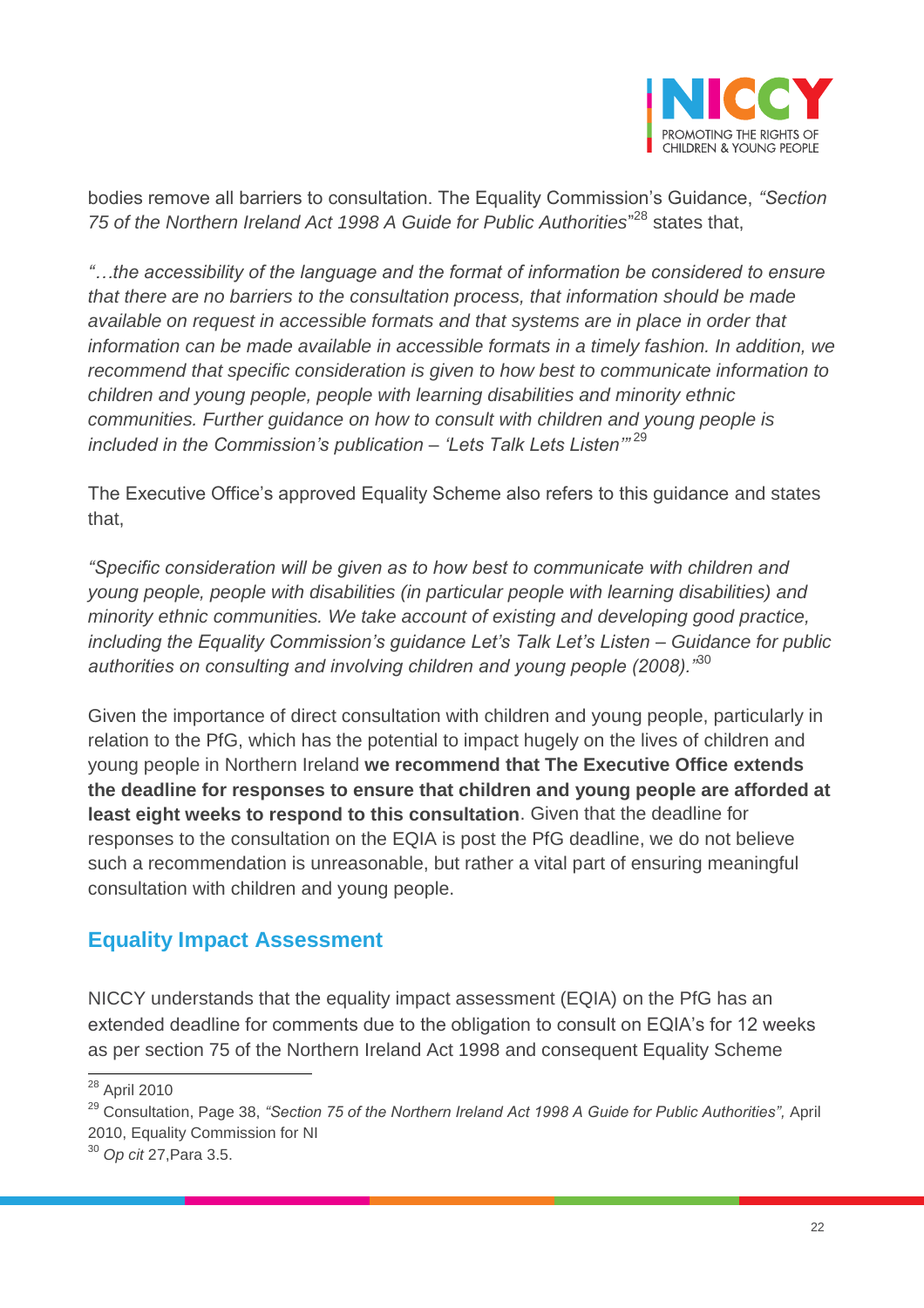

commitments. While this extended deadline is welcome and NICCY intends to respond to the EQIA consultation in due course, we have a number of concerns about the variances in the consultation deadlines. The intention of section 75 is to mainstream equality of opportunity and make it central to policy decision making. In order for an equality perspective to be central to policy making it needs to be incorporated in all policies at all levels and stages. This would involve incorporation of the principles of equality of opportunity from the beginning of this process and throughout the development and implementation of the policy for future impact assessment by Government of all high level strategic policy development. It is fundamental to the proper and effective operation of section 75 of the Northern Ireland Act 1998 that EQIA's and views expressed in consultation on an EQIA will centrally inform the development of policies and legislation. It is regrettable that these two consultation processes are occurring in isolation of each other.

NICCY does not wish to see a situation where decisions about the PfG are made prior to the end of the consultation period on the EQIA. This would have the impact of totally undermining the section 75 process as the findings of the EQIA must contribute to the policy decision making process. If policy decisions are made and adverse impact is identified after decisions are made, the scope for mitigation and alternatives are nil as decisions have already been taken without regard to the equality obligations. **NICCY therefore seeks unequivocal assurances that the views expressed in responses to the EQIA consultation on the PfG will be taken cognisance of in formulating the final PfG document**.

We would also be grateful if you would provide us with details of how you have or intend to consult directly with children and young people on the EQIA as one of the groups likely to be impacted upon most by the implementation of the Northern Ireland Executive's PfG proposals. Children and young people comprise one third of the population in Northern Ireland and are service users of all of the services which will be impacted upon by the Programme for Government proposals, including education, health, youth services, housing, social services and many more. Given the likely impact that the PfG proposals will have on the lives of children and young people, direct consultation with this group will be central to ensuring this large group of vulnerable citizens are consulted in respect of the EQIA on the PfG. Such consultation is essential not only in ensuring compliance with section 75, but also in ensuring the Government's compliance with Article 12 of the UNCRC, one of the principles of the UNCRC - Respect for the views of the Child.

### **Conclusion**